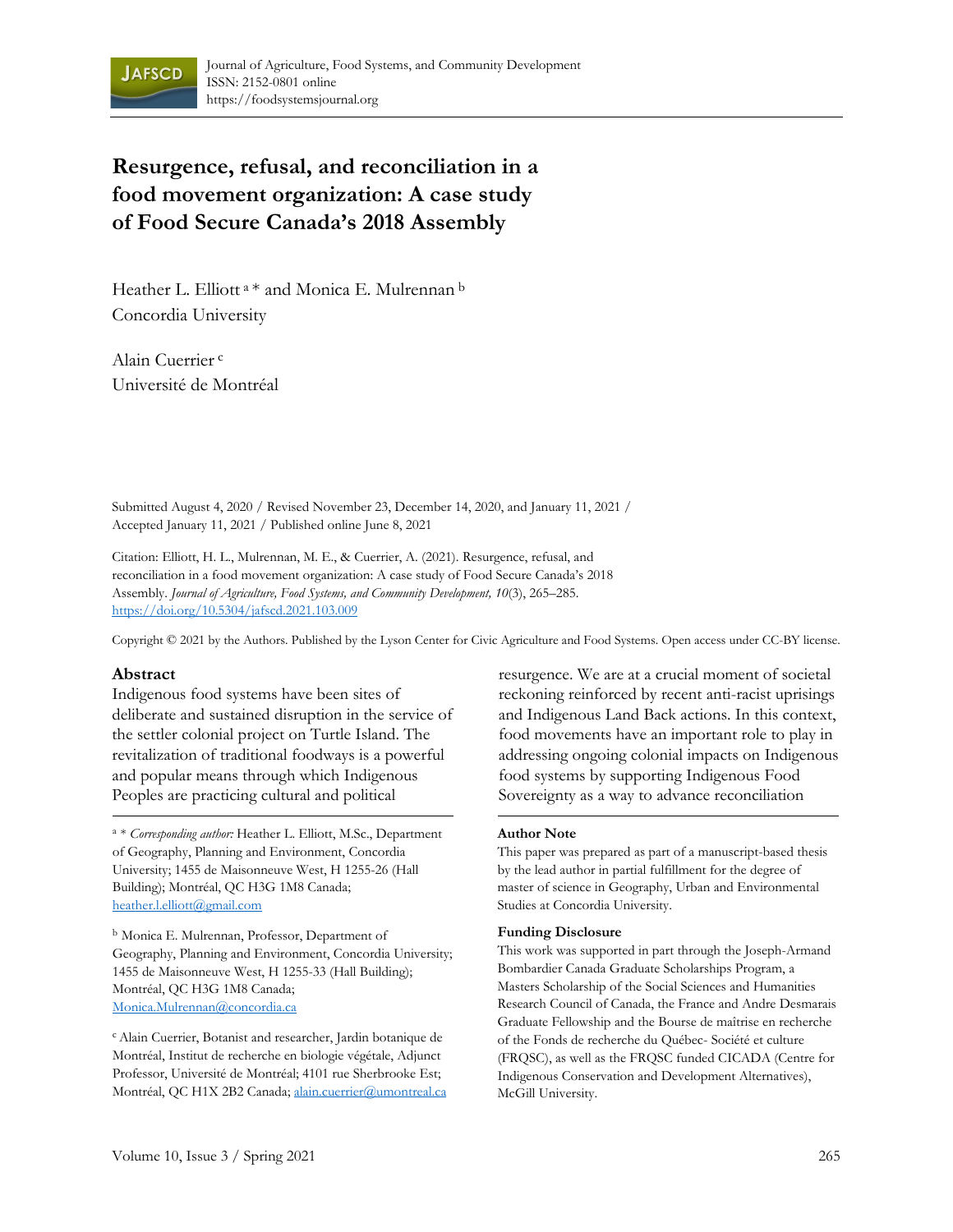between settlers and Indigenous Peoples. Since its founding in 2005, Food Secure Canada (FSC) has become a national leader in food movements in Canada and its biennial Assembly is arguably the largest food movement event in the country. Despite its sustained engagement with Indigenous Peoples and significant efforts toward inclusion, its 2018 Assembly saw Indigenous people, Black people, and other people of color expressing important concerns, culminating in a walk-out on the last day. To understand how these events might guide transformative reconciliation in and through food movements, we analyzed 124 post-Assembly qualitative questionnaires, held 10 interviews, and analyzed organizational archives, in addition to conducting participant observation throughout the following year. This research portrays the actions taken at the Assembly to be a refusal of settler structures and processes, and the creation of a caucus space for Indigenous people, Black people, and other people of color as an act of resurgence. Engagement with FSC by a number of those involved with the protests throughout the year that followed, and the resultant commitment to center decolonization in FSC's work, reveal the intimate connection between resurgence and reconciliation. These acts of generative refusal and resurgence are an essential part of efforts toward reconciliation without assimilation, aligned in a shared struggle toward the decolonized futures at the heart of food sovereignty for all.

# **Keywords**

Food Movements, Indigenous Food Sovereignty, Social Movement Organizations, Reconciliation, Resurgence, Refusal, Settler Colonialism, Ethical Space, Organizational Development

## **Introduction**

Food systems are networks of relationships, connecting different peoples to each other and to the

land (Whyte, 2017). Because all food systems are inherently land-based1, they have been powerful sites of interference and disruption in the service of settler colonialism (Leblanc & Burnett, 2017; Matties, 2016; Turner & Spalding, 2018). Food systems build interdependence across communities, and as such, they are also places where both resurgence and reconciliation come to life in practice (Coté, 2016; Delormier et al., 2017; Hoover, 2017; Jäger et al., 2019; Kamal et al., 2015; Levkoe et al., 2019; Martens, 2015; Morrison, 2011). Food activist and scholar of community sustainability, Kyle Whyte (Potawatomi) (2017), describes this property of food as being "hub-like, in the sense of a centripetal force pulling certain people, nonhumans and ecosystems together in ways that promote collective action" (p. 10). His work on Indigenous Food Sovereignty (IFS) movements shows that food systems engage Indigenous peoples and settlers<sup>2</sup> in relationships of interdependence with each other and with the Earth.

 The social movements that coalesce around food engage these cross-cultural relationships in support of many social and environmental goals. Food movements bring together a diverse collection of actors, practices, and discourses which food systems scholar, Gail Feenstra (2002), describes as "a collaborative effort to build more locally based, self-reliant food economies—one in which sustainable food production, processing, distribution, and consumption [are] integrated to enhance the economic, environmental, and local health of a particular place" (p. 100). While they have long sought more sustainable ways of relating to the land (Blay-Palmer, 2010; Feenstra, 2002), in the past decade food movements have increasingly begun to address social inequalities reproduced in movements that have been dominated by White, middle-class actors (Garzo Montalvo, 2015; Guthman, 2008; Kepkiewicz & Rotz, 2018; Matties, 2016; Moore & Swisher, 2015; Slocum, 2006).3 Food movements

<sup>1</sup> We use the term land inclusively to refer to territory, soils, air, waters, and all the life they support.

<sup>2</sup> We use the word "settler" inclusively to refer to all non-Indigenous peoples living on Turtle Island, as proposed by Regan (2010) and developed by Lowman and Barker (2015). In using this term, we do not wish to reproduce a binary that centers whiteness to the exclusion of recent immigrants, Black people and other people of color; rather, we want to highlight that unless these peoples are subscribing to Indigenous laws and protocols, they are citizens of the settler state.

<sup>3</sup> It is to make space for the diverse sites of struggle of those most often excluded from white-dominated food movements that we refer to food movements in the plural.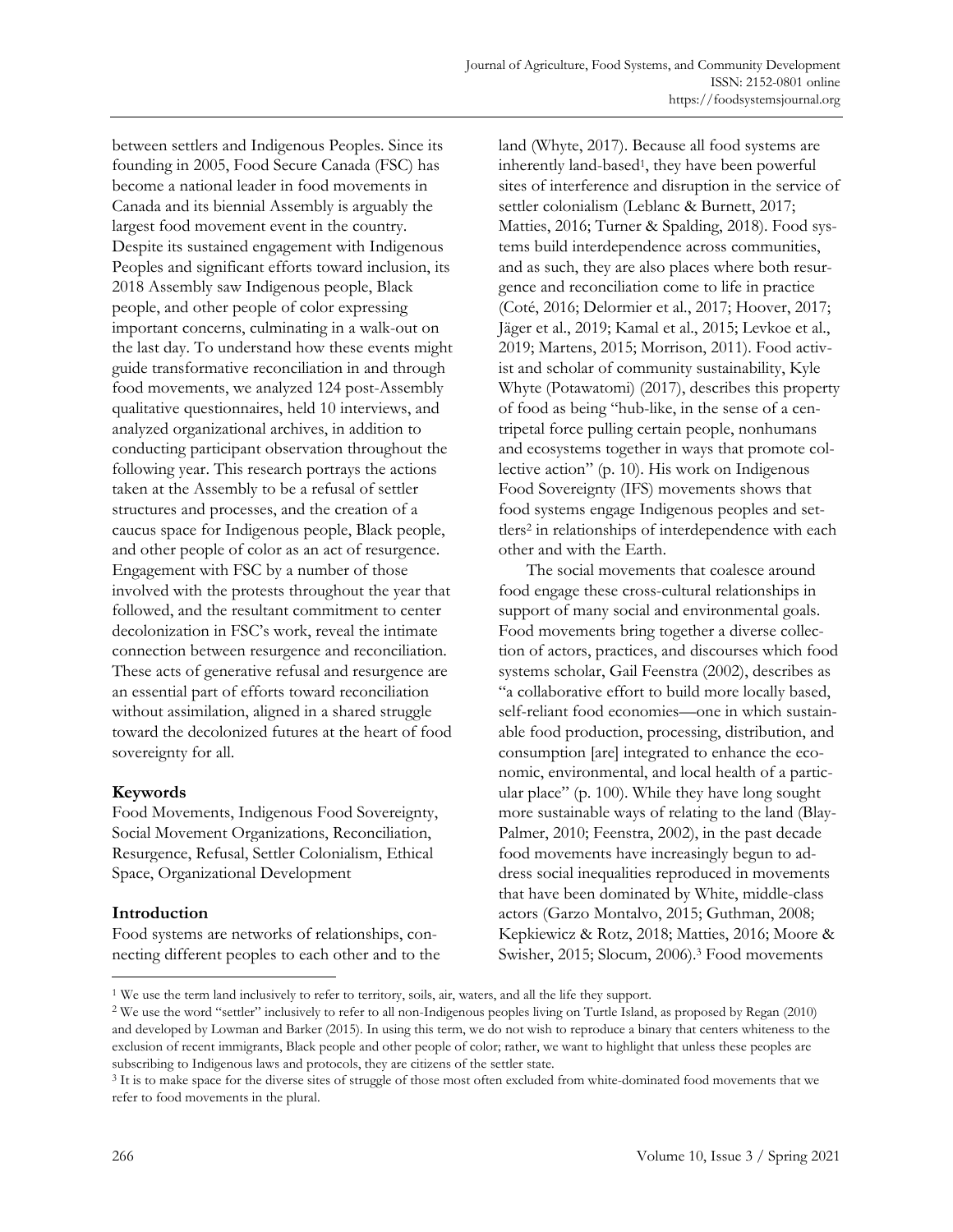provide particularly poignant sites for the work of reconciliation for two reasons. Firstly, we believe that the long history of colonial interventions in Indigenous food systems has left a legacy for which settlers must take responsibility. Secondly, food movements' paired goals of working for sustainability on the land and justice between peoples parallels what political scientist James Tully (2018) calls the two interrelated projects of reconciliation: reconciling Indigenous Peoples and settlers to each other and reconciling all peoples to the land.

 In this article, we examine how relationships of interdependence between Indigenous Peoples and settlers make food systems a potentially powerful site of transformative reconciliation, despite a long history of colonial interference. As White settlers a graduate student and food movement activist and two academic researchers, working for food sovereignty, we focus on communities of which we are a part, and to which we ourselves are accountable, focusing on a particular "moment of reckoning" that occurred at Food Secure Canada's 2018 Assembly and the subsequent response elicited. Food Secure Canada (FSC) is an influential national food movement organization in Canada. Although many, if not most, of the 124 Assembly participants who completed the post-Assembly questionnaire (out of about 800 total participants) shared positive experiences of the Assembly, a number of Indigenous people, Black people and other people of color4 raised significant protest, ranging from the disruption of a prominent public plenary to a walk-out on the final day, followed by two separate letters of concern sent by groups of food movement practitioners (Indigenous people, Black people and people of color).

 At FSC's 2018 Assembly, protesters refused what reportedly felt like settler-oriented structures and processes. In this article, we use this particular moment of refusal to gain insight into the challenges, tensions, and disconnects of doing the work of reconciliation. We understand refusal not only as the refusal of colonialism, but as the

concomitant generation of a reality which centers the material and spiritual needs of Indigenous communities (A. Simpson, 2014) and, as such, as part of the movement of Indigenous resurgence. By resurgence we broadly refer to practices of Indigenous self-determination and cultural revitalization (Asch et al., 2018; Corntassel, 2012). Our use of reconciliation is in relation to the reconciliation of settlers and Indigenous Peoples, as well as the reconciliation of all people with the land (Asch et al., 2018). Using these understandings, we examine the dynamic tension between resurgence and reconciliation in practice at FSC. We accomplish this by first situating this particular moment in the context of food movements and IFS. We consider the theoretical framework of resurgence (Alfred, 2009; Coulthard, 2014; L. B. Simpson, 2017) and how it is being enacted through the revitalization of Indigenous food systems, as well as the frameworks of reconciliation (Asch et al., 2018; Regan, 2018) and ethical space (Ermine, 2007). To show how this is happening in practice, we share case studies of the few food movement organizations who have, like FSC, attempted to bring reconciliation to and through their work. After establishing this groundwork, we describe recent protests at FSC and their context, as well as FSC's ensuing response. In our discussion, we identify resurgence and its assertion of difference as necessary to create the ethical space needed for reconciliation to be transformative and avoid the pitfalls of assimilation, for which reconciliation frameworks are often critiqued (Alfred, 2009; Ladner, 2018; L. B. Simpson, 2017). Settler colonialism undermines the foodways of Indigenous Peoples, Black people and other people of color, albeit in different ways (Penniman, 2018; Wolfe, 2016), and the protests at FSC's Assembly involved all groups. However, the limited scope of this paper and the distinct histories of and impacts upon each group limit our focus primarily to the concerns of Indigenous Peoples and, as settlers,

<sup>4</sup> Where possible, we use the racial identity used by participants themselves. However, we use the term "people of color" for situations involving people of differing racial identities (who self-identify as being "non-white") to acknowledge a shared experience of racism. In recognition of the prevalence of anti-Black erasure and the separate history of Indigenous Peoples, we specifically name Black people and Indigenous Peoples outside of this term.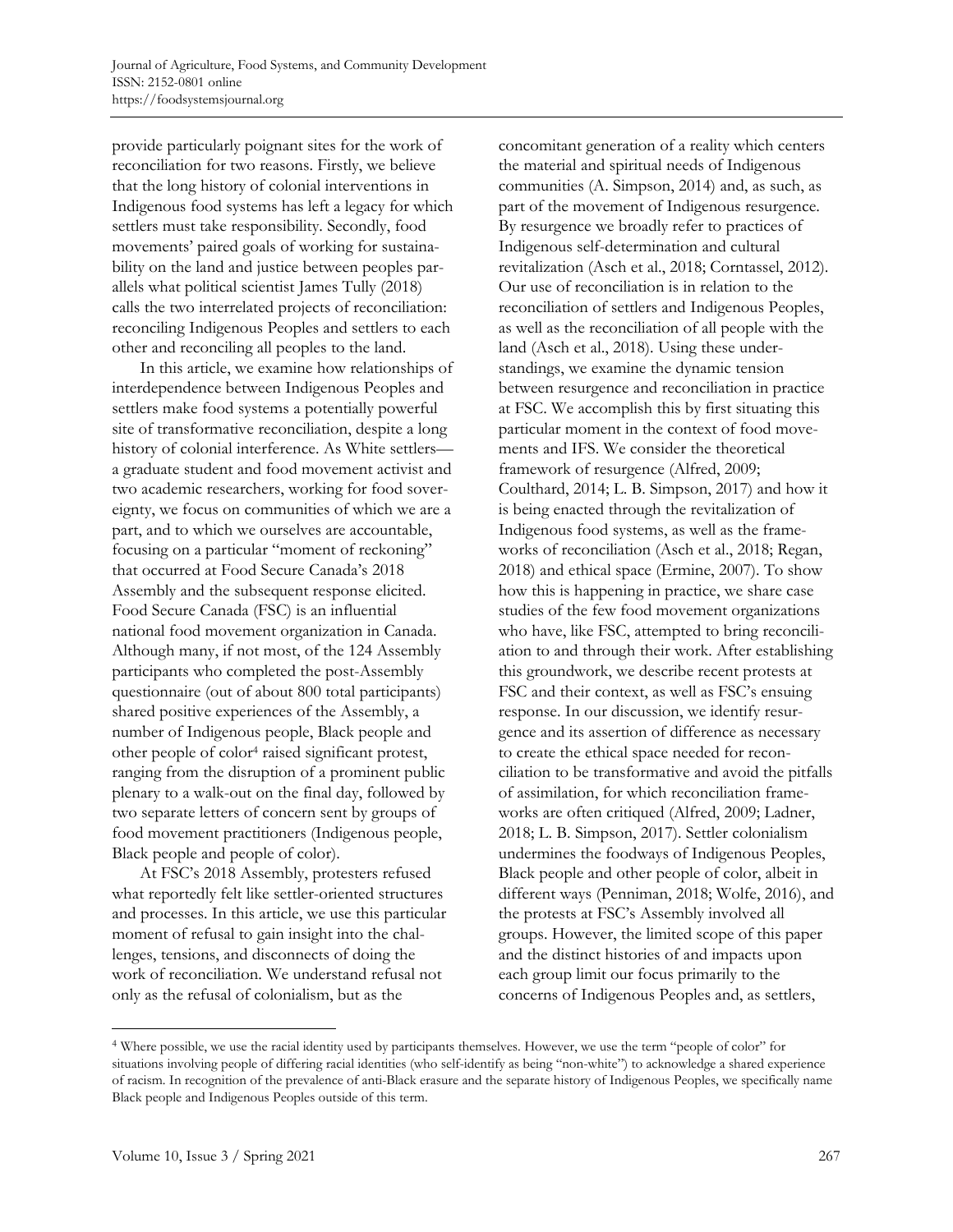our distinct and treaty-bound responsibilities with them.5

 For this research, we took guidance from the Teioháte Kaswenta, known in English as the Two-Row Wampum, a treaty created in 1613 between representatives of the Dutch government and the Haudenosaunee confederacy (which includes the Kanien'kehá:ka, in whose territory the events analyzed here took place). The Teioháte Kaswenta outlines a relationship of two nations coexisting side by side without interference, but with mutual respect, peace, and friendship (Powless, 2000). Since its creation, this treaty has held enormous cultural, spiritual, and political significance that extends far beyond the Haudenosaunee to represent more broadly the framework for right relationships between settlers and Indigenous Peoples in North America (Hansen & Rossen, 2017; Hill, Sr. & Coleman, 2018). We use the treaty here as a conceptual framework that makes space for both resurgence and reconciliation to coexist.

 The protests at FSC's 2018 Assembly illustrate the importance of working toward reconciliation in food movements; they also bring to light the discomfort and fundamental challenges of doing so. Because of FSC's history of sustained, if fraught, engagement with Indigenous Peoples, the events at FSC's 10th Assembly and the response thereafter provide a compelling opportunity to understand the challenges and potential of reconciliation within and through food movements in Canada. The concerns brought forward reveal the intimate connection between resurgence and reconciliation, showing that the refusal of settler processes and structures to make space for resurgence can create the conditions needed for reconciliation as transformation, rather than assimilation. From this perspective, settler-led initiatives may need to make space for Indigenous resurgence not as conflicting with, but as part of the work of reconciliation. The lessons learned apply widely across community organizations, advocacy groups, and social movement spaces as

well as public and private institutions working toward reconciliation and decolonization.

# **Literature Review**

# *Background and Context*

Indigenous Peoples around the world have been practicing their own versions of food sovereignty for millennia. They have developed a wide range of hunting, gathering, fishing and cultivation practices that "have shaped, supported and sustained [their] distinct cultures, economies and ecosystems… [and are] based on [their] responsibilities to uphold [their] distinct cultures and relationships to the land and food systems" (Morrison, 2011, p. 97). According to Indigenous Food Sovereignty activist Dawn Morrison (Secwepemc) (2011), there can be no single definition of Indigenous Food Sovereignty (IFS), because it is based on processes specific to each nation:

Indigenous food sovereignty describes, rather than defines, the present-day strategies that enable and support the ability of Indigenous communities to sustain traditional hunting, fishing, gathering, farming and distribution practices, the way we have done for thousands of years. … In this context, an Indigenous food is one that has been primarily cultivated, taken care of, harvested, prepared, preserved, shared, or traded within the boundaries of our respective territories based on values of interdependency, respect, reciprocity, and responsibility. (pp. 97–98)

 This description emphasizes relationships and processes, rather than end products. Through this lens, the devastating impact of the disruption of Indigenous food systems on Indigenous Peoples can be understood: while end products can be substituted, relationships must be nurtured, are specific to place, and are central to nationhood. Kyle Whyte (2017) compares such commodity products as commodity cheese, Spam, and micro-

<sup>5</sup> Numerous Indigenous scholars and activists argue that early treaties between European nations (and later, the Canadian State) and Indigenous Peoples should form the foundation for renewed political relationships, a concept known as "treaty federalism" in Canada (Asch, 2018; Hansen & Rossen, 2017; Ladner & Dick, 2008; Simpson, 2008; Starblanket, 2019; Turner, 2006).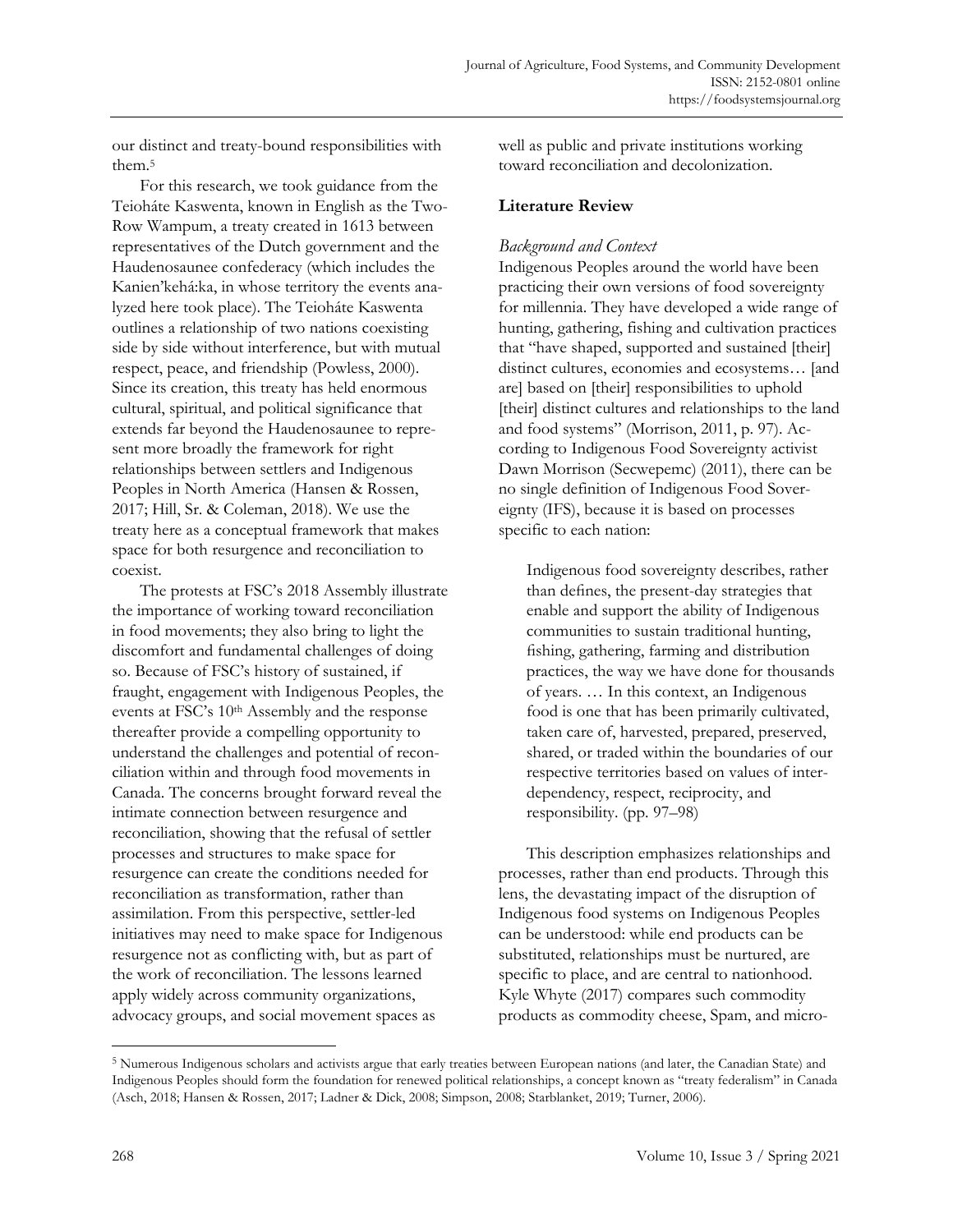wave meals to traditional foods, such as *Manoomin* (wild rice) and sturgeon for Anishinaabek, and corn for the Diné to emphasize the importance of relationality. He argues that the long relational history of these foods /relatives empowers them to convene these nations for cultural, political, and ecological renewal in a way that other, imported foods such as commodity cheese or microwave meals cannot. He shows that food has value "that extends beyond its taste and nutrient content. For communities with comprehensive practices associated with particular foods, immediate threats to those foods are also threats to the fabric of the communities" (p. 8).

From the earliest settlement on Turtle Island,<sup>6</sup> through to the creation of the Canadian state and its over 175-year history, colonial powers have disrupted Indigenous food systems in support of the settler colonial project. Insisting on the relevance of this history to Indigenous food insecurity today, scholar and self-described "actionist" Joseph Leblanc (Anishinaabe) and historian Kristin Burnett (2017) point to some of the most damning colonial policies. The relocation and forced sedentarization of many communities, often on reserves distanced from their traditional territories, cut off or reduced their access to the lands they had cared for and which had supported them for centuries. The Indian Act of 1876, and its 50 major amendments over the next century banned important traditions central to Indigenous food systems, in particular the potlatch, and other giveaway ceremonies. Turner and Spalding (2018) emphasize that:

an under-recognized function of the potlatch is its role in regulating resource use, production, and dissemination. In other words, the potlatch embodied a political institution that oversaw and directed people's land use and occupancy, and their proprietorship over lands and resources. (pp. 274–275)

 Residential schools, operating from the 1870s through to 1996, sought to restrict the intergenerational transmission of cultural knowledge and practices, including language and foodways, and replace them with Euro-Canadian ways (Tait Neufield, 2020). Although residential schools are now closed, this intergenerational disruption continues, with more Indigenous children currently in the child welfare system than at the height of residential schools (Kassam, 2017). To Leblanc and Burnett's list, we add the explicit policy of Canada's first Prime Minister, John A. Macdonald, to extirpate the buffalo population (Daschuk, 2013). Buffalo were a key food source for many Indigenous Peoples of the Plains and central to their way of life; this policy had the express purpose of 'clearing the plains' of Indigenous Peoples to make space to expand settlement. For more recent forms of colonial disruption, we point to the impacts of large-scale development projects on Indigenous lands and foodways. For example, Thompson and Pritty (2020) document the impacts of hydro development megaprojects on the ability of the O-Pipon-Na-Piwin Cree Nation to practice food sovereignty, and specifically to meet food security needs. Author Lee Maracle (Sto:lo) (2017) highlights how the genocide of missing and murdered Indigenous women, girls, and two-spirit people continues to undermine IFS, as these populations have traditionally been, and continue to be central to food systems. Priscilla Settee (Cree) (2020) expands this list beyond the borders of the Canadian state, arguing that the ongoing disruption to IFS stems from "the larger neoliberal socio-political systems that gave rise to the many free trade agreements that currently dominate and set the terms and conditions for trade, resource extraction, and human rights the world over" (p. 215).

 The impacts of these policies and actions weigh heavily on Indigenous Peoples. The recent First Nations Food, Nutrition and Environment Study (2019), conducted as a collaboration between

<sup>6</sup> Turtle Island is a term used to refer to the Indigenous lands currently occupied by the Canadian and American settler states, making reference to Haudenosaunee and Anishinaabe creation stories. Because we are writing in unceded Kanien'kehá:ka territory (part of the Haudenosaunee confederacy), we use the term here with the intent to shift the focus from colonial narratives of erasure to ongoing Indigenous presence and ontologies.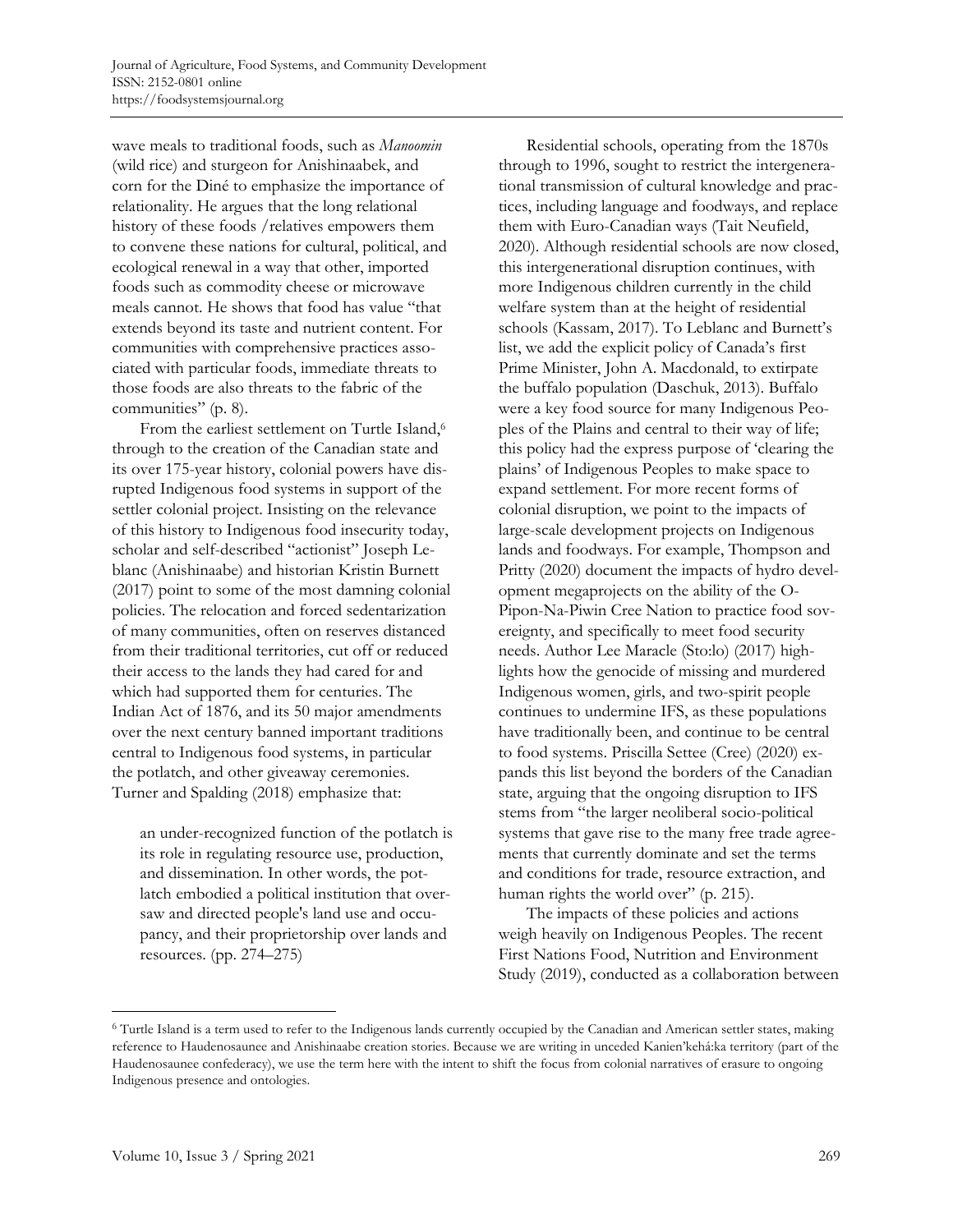the University of Ottawa, the Université de Montréal, and the Assembly of First Nations, found that a full 48% of Indigenous households were food insecure, compared with only 12% as the Canadian average, with 77% of Indigenous households unable to access as much traditional food as they would like. Indigenous people also suffer from significantly shorter life expectancies and a disproportionate burden of chronic and acute diseases compared with non-Indigenous people in Canada (National Collaborating Centre for Aboriginal Health, 2013). The impacts on spiritual and community well-being as well as Indigenous nationhood have been particularly devastating. As foodways "form the basis for Indigenous individual and community well-being physical, mental, emotional, and spiritual—as well as Indigenous identities" (p. 94), Leslie Dawson (2020) connects the disruption of Indigenous food systems to social, mental, and spiritual intergenerational trauma. Despite this heavy history of colonial oppression, Indigenous Peoples have maintained their foodways and continue to adapt to changing realities (Beaudin-Reimer, 2020; Morrison, 2011). Indeed, foodways have become a major site of investment in the wider project of Indigenous resurgence (Kamal & Ithinto Mechisowin Program Committee, 2020), a phenomenon we explore further below.

*Resurgence, Refusal and Reconciliation in Canada*  Resurgence and reconciliation are the two major schools of thought with respect to Indigenoussettler relations in Canada today, describing different pathways to relational futures on shared land (Asch et al., 2018). Over the last two decades, these terms have become popularized, but also criticized in many fields, both in theory and in practice. For some, resurgence requires self-determination outside of settler structures and paradigms and is seen as a form of refusal: refusing the politics of recognition of the settler state (Coulthard, 2014). This refusal allows Indigenous Peoples to turn inward for renewal and revitalization on their own terms instead of responding to settler agendas, structures, and processes (Coulthard, 2014; A. Simpson, 2014; L. B. Simpson, 2017). Political scientist Taiaiake Alfred (Kanien'kehá:ka) is a strong proponent of

the return to traditional Indigenous values and governance with a clearly articulated separatist view: "If we are to emerge from this crisis with our nations intact, we must turn away from the values of the mainstream of North American society and begin to act as self-determining Peoples" (2009, p. xii). In her "radical resurgence project," author and activist Leanne Betasamosake Simpson (Anishinaabe) (2017) describes resurgence not only in the negative terms of refusal, but also as being generative in its own right. According to her, refusal can shift energy away from Indigenizing the structures of settler colonialism to instead investing in the place-based values and ontologies of Indigenous nationhood. This rejectionist resurgence thesis may not be accepted by the majority of Indigenous people—Alfred claims that only 5% of Indigenous people embrace it (cited in Poelzer & Coates, 2015, p. 45)—however, it provides an important counterweight to the theories of reconciliation.

 While resurgence must self-evidently be led by Indigenous Peoples, reconciliation is primarily a settler responsibility (Antoine et al., 2018; Asch, 2018). The framework of reconciliation has received significant national attention through the Truth and Reconciliation Commission of Canada (TRC). Coming out of the Indian Residential School Settlement Agreement in 2008, the TRC published its final report in 2015, and has defined for many—Indigenous Peoples and settlers alike what reconciliation should look like in Canada. The TRC defines reconciliation as "coming to terms with the events of the past in a manner that overcomes conflict and establishes a respectful and healthy relationship among people moving forward" (TRC, 2015, vol. 6, p. 3). Paulette Regan (2018), a settler scholar and commissioner for the TRC, describes how the TRC expanded the scope of how it viewed reconciliation beyond the dark history of residential schools to "encompass the whole settler colonial project" (p. 211), as well as "reconciliation with the natural world" (TRC, 2015, vol. 6, p. 13, cited in Regan, 2018).

 The framework of reconciliation has been adopted widely by public, private, and community institutions, but the differences in how it is applied have been a source of much contention (Asch et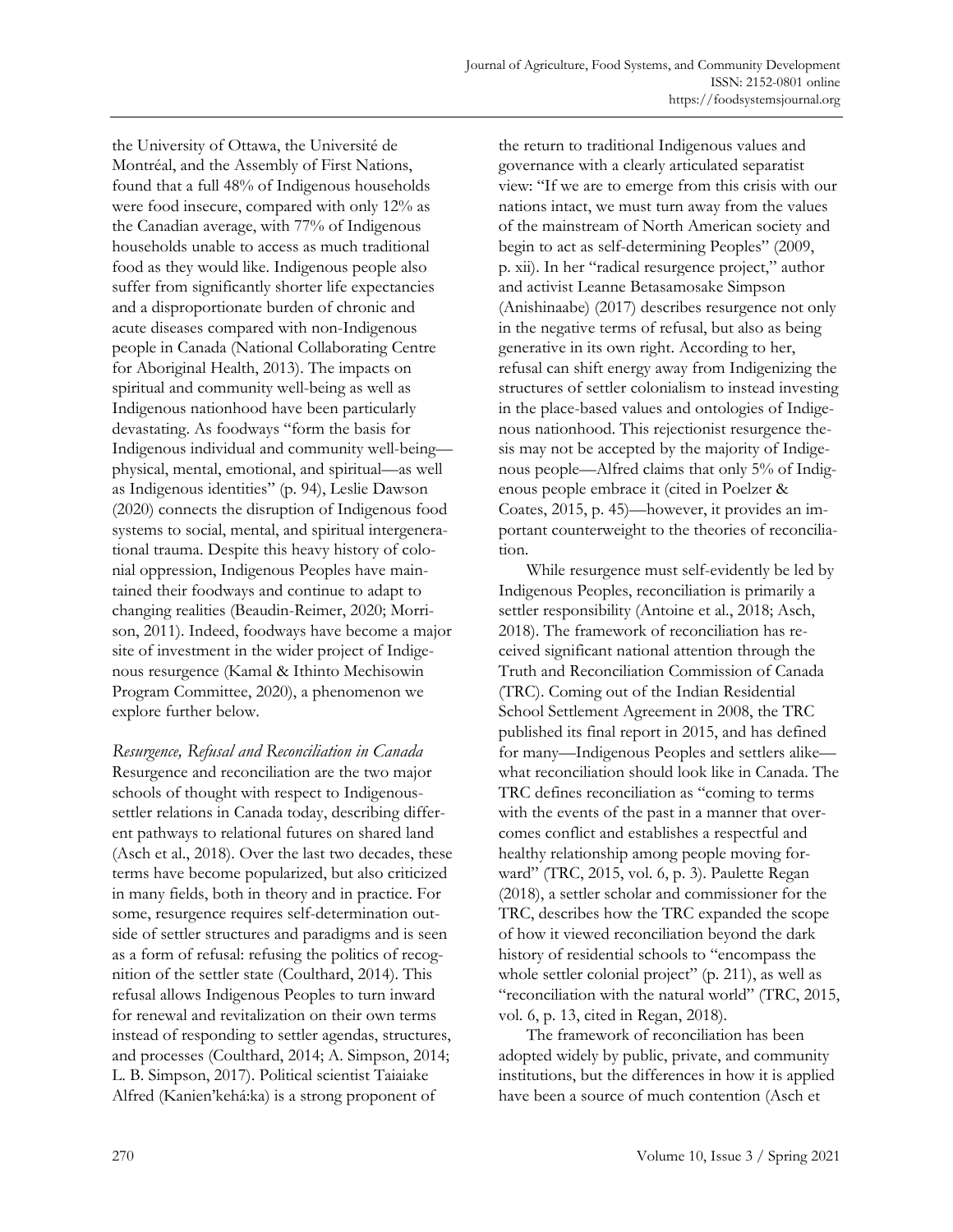al., 2018; Regan, 2010). Some proponents of resurgence argue that state-centered approaches seeking to reconcile Indigenous Peoples within the settler state are just another face of assimilation and ongoing colonialism, and seek to reconcile Indigenous people to the settler colonial status quo (Coulthard, 2014; Ladner, 2018; A. Simpson, 2014; L. B. Simpson, 2017; Starblanket & Stark, 2018). Others suggest that reconciliation is a continuation of a long history of relationality between settlers and Indigenous Peoples and as such, it is congruent with Indigenous ontologies and practices and not necessarily at odds with resurgent approaches (Asch, 2018; Borrows, 2018; Ladner, 2018; Mills, 2018). Indeed, Native Studies scholar Gina Starblanket (Cree/Saulteaux) and political scientist Heidi Kiiwetinepinesiik Stark (Ojibwe) (2018) insist that reconciliation comes from the "resurgence of relational modes of being" (p. 178). Law scholar Aaron Mills (Anishinaabe) (2018) goes further to say that in their refusal to engage in relationships with settler society, those who espouse the resurgence paradigm can reproduce an ontological settler form: disconnection. In their recent volume, Asch, Borrows, and Tully (2018) argue for a "transformative" reconciliation, "empowered by robust practices of resurgence" (p. 5). They seek to do away with the binary between reconciliation and resurgence to show that resurgence is necessary for reconciliation to be able to meaningfully address the ongoing violence of settler colonialism and change the status quo.

 To deepen our understanding of transformative reconciliation, we draw on ethicist Willie Ermine's (Cree) (2007) concept of ethical space as a framework for enabling cross-cultural engagement. Relevant to our discussion is Ermine's insistence that ethical space requires the recognition of difference without one trying to subsume the other. Ethical space, he writes, "is initially conceptualized by the unwavering construction of difference and diversity between human communities. These are the differences that highlight uniqueness because each entity is moulded (*sic*) from a distinct history, knowledge tradition, philosophy, and social and political reality" (p. 194). This insistence on upholding difference explains in part the importance of resurgence for the project of reconciliation: resurgence strengthens nationhood, generating a place of power from which to establish relationships while resisting efforts at assimilation.

*Indigenous Resurgence Through Food Systems* 

Indigenous Peoples are practicing cultural and political resurgence across North America. One key form that this resurgence has taken is the revitalization of Indigenous food systems (Kamal & Ithinto Mechisowin Program Committee, 2020). The popularity of this approach is widespread, manifest in the growth in associated scholarship over the past decade, principally led by Indigenous scholars (see, for example Bagelman, 2018; Coté, 2016; Cyr & Slater, 2019; Delormier et al., 2017; Hoover, 2017; Kamal et al., 2015; Martens, 2015; Rudolph & McLachlan, 2013; Settee & Shukla, 2020). Two studies provide a particularly helpful survey of the field. For her Master's research, food activist Tabitha Martens (Cree-Métis) (2015) describes 24 Indigenous food initiatives in Western Canada. She uses a circle metaphor to describe four elements that she found to be key to IFS: history, connection to the land, relationships, and identity, all of which situate IFS very much in line with Indigenous resurgence. Scholar and food activist Elizabeth Hoover (Kanien'kehá:ka/ Mi'kmaq) (2017) similarly describes 34 IFS projects across the United States, linking resurgence of Indigenous political sovereignty with the revitalization of Indigenous food systems. She cites food activist Winona LaDuke (Anishinaabe) as saying: "you can't say you're sovereign if you can't feed yourself" (p. 62). LaDuke's assertion aligns with L. B. Simpson's (2017) insistence that cultural resurgence is always tied to political resurgence. Simpson argues that the separation of the two is a colonial construct seeking to limit the threat that this resurgence presents to the settler state. She argues that "within Indigenous thought, however, the cultural and the political are joined and inseparable, and they are both generated through place-based practices—practices that require land" (pp. 49–50).

 There are many examples of cultural and political resurgence in IFS initiatives. Michelle Daigle (Mushkegowuk Cree) (2019) examines everyday acts of resurgence used by Anishinaabe in Treaty 3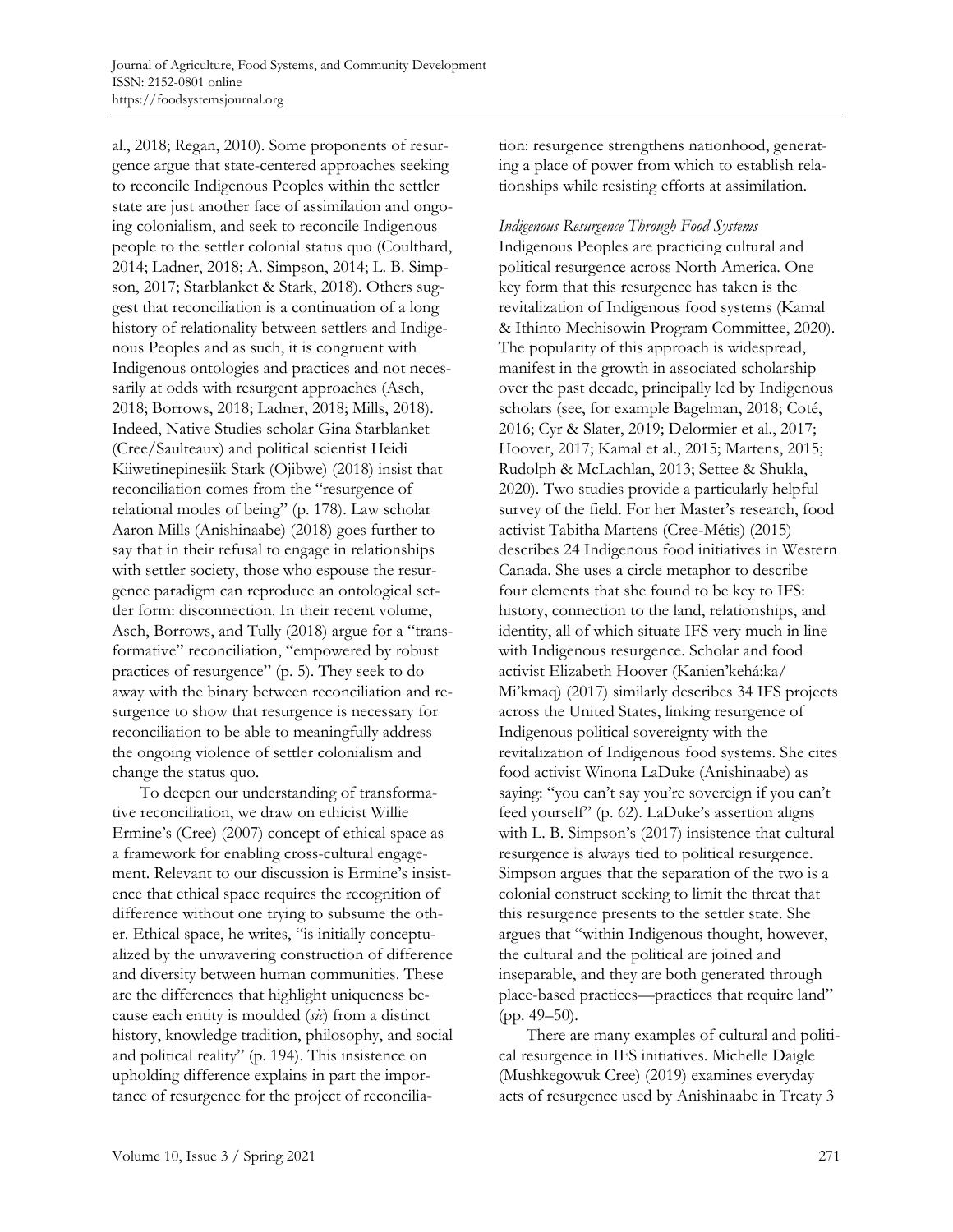territory (Ontario) to protect and renew their food harvesting grounds, waters, and foodways. She finds that this resurgence centers "Indigenous political and legal orders that, in one way, shape everyday practices of protecting and regenerating Indigenous foodways and, in another way, are simultaneously cultivated through food practices" (p. 2). Charlotte Coté (Nuu-chah-nulth) (2016) describes her people's efforts to develop food policies that actively restore and strengthen their spiritual and cultural bonds with their *ha-huulhi* (ancestral homelands) as forms of decolonization and sustainable self-determination in practice. Aligned with Daigle and Coté's work, Whyte (2017) shows that using food systems as a site for resurgence is common practice among Indigenous communities, describing the revitalization of Indigenous food systems as a strategy of negotiating settler colonial erasure for political, cultural, and ecological renewal. In applying L. B. Simpson's lens to IFS work, these examples show that the revitalization of Indigenous foodways is both cultural and political resurgence in practice.

## *Reconciliation Through Food Systems*

Compared with the rich scholarship on the revitalization of IFS, our literature review found the publications addressing reconciliation between Indigenous Peoples and settlers through food systems to be fairly sparse, generally consisting of case studies co-authored by the settler and Indigenous scholars and practitioners involved. Influential author and activist Dawn Morrison (Secwepemc) (2011) shares her experience developing the Working Group on Indigenous Food Sovereignty in response to the need to create space for Indigenous voices within the largely settler-led B.C. Food Systems Network. Morrison sees food sovereignty as a potential site for reconciliation as it provides a "restorative framework for identifying ways that social and political advocates from the settler communities can work to support IFS in a bottom-up approach" (p. 104). Levkoe, Ray, and McLaughlin (2019) provide another example of the creation of such a 'restorative framework' by sharing their experiences with the creation of the Indigenous Food Circle as separate from, but supported by,

the Thunder Bay and Area Food Strategy:

Considering the ongoing strain on Indigenoussettler relationships in the Thunder Bay area, the Indigenous Food Circle presents a unique opportunity to demonstrate ways that food can be used as a tool for reconciliation and resurgence. The Indigenous Food Circle was built on the idea that Indigenous peoples should have control of their food systems and is rooted in the theory and practice of food sovereignty, emphasizing self-determination and a re-connection to land-based food systems. (p. 11)

 A third example of a promising approach to reconciliation through food is found in the Indigenous Foods Knowledges Network (IFKN). This network connects Indigenous communities to researchers across the Arctic and the U.S. Southwest to collaborate on research and community capacity-building related to IFS, basing their approach to working together upon the concept of relational accountability (Jäger et al., 2019). According to Shawn Wilson (Opaskwayak Cree) (2008), relational accountability reflects the centrality of relationships to Indigenous ways of being and knowing, and the responsibility of upholding good relationships based on respect, reciprocity, and responsibility. For the IFKN, relational accountability guides the ways that they gather (placed-based, hosted to the benefit of local Indigenous communities) and the ways that they work together (emphasis on storytelling, Indigenous ways of knowing, and Indigenous languages). Though their work is far from over and consensus on the way forward has not necessarily been reached by all involved, these three examples help give shape to what transformative reconciliation might mean for food movements.

 In this context of colonial disruption to Indigenous food systems and its ongoing impacts, as well as the resiliency and revitalization of Indigenous food systems and Indigenous Peoples, we see the importance of transformative reconciliation through food, and by extension, food movements. We also see the challenges inherent to doing this in a good way that this fraught legacy carries forward.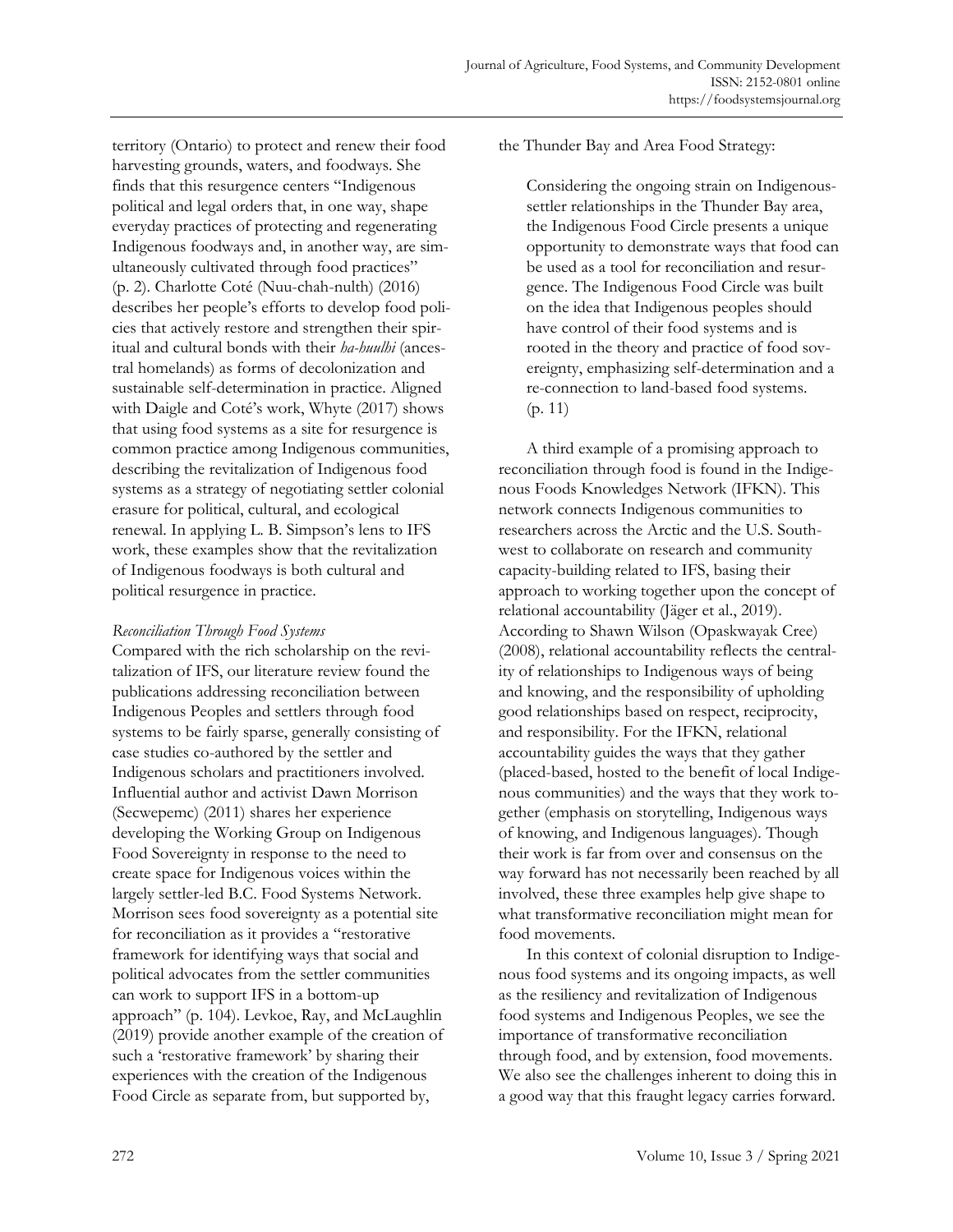As settler food movement activists and scholars, we turn to our own communities to take on the responsibility to address this colonial context in the present and work to make our movements accountable to Indigenous Peoples as a foundation for reconciliation moving forward.

# **Methodology and Methods Used**

This research emerges from our own positionalities as White settlers working for food sovereignty each in our own ways. Heather has been doing food movement work over the past fourteen years, during which time she has co-founded and comanaged a cooperative vegetable and meat farm, coordinated networks of collective gardens, and co-managed a cooperative farmers market. This research was done as part of her master's thesis at Concordia University. Monica has supported the creation of community-led protected areas in Eeyou Istchee through her research as a strategy to enhance Eeyou (Cree) authority over decisions about development while also fulfilling Cree responsibilities to care for their lands and waters. An ethnobotanist and researcher, Alain has worked to support the revitalization of Indigenous medicines in Cree and Inuit communities, among others.

 From these social locations, we follow settler social work scholars Susan Strega and Leslie Brown (2015) in their suggestion for academics to "reverse the gaze," by shifting the focus from Indigenous Peoples themselves to the settler society and movements of which we are a part. Our methodology is based on participatory action research (Adelman, 1997) and informed by Elizabeth Carlson's (2017) work on anticolonial methodologies for use by settlers. We follow Kim Tallbear's (Sisseton Wahpeton Oyate) (2014) call for academics to study the communities in which they are invested and for which they care in a process that she names "studying across." This is very much applicable to food movements for us. We ourselves have struggled to do our work in a good way and have been repeatedly confronted by our own Eurocentric blind spots. It is therefore with appreciation, care, and humility that we offer this uncomfortable and personally invested research.

Within this framework, we established a re-

search agreement with FSC in the fall of 2018. FSC has encouraged this work from its conception and participated with transparency throughout in order to gain a better understanding of the concerns raised and how to move forward. Our research received ethical approval from Concordia University's Office of Research in February 2019, with certification number 30010746. Shortly after establishing the research agreement, the primary author analyzed the 124 responses to the post-Assembly qualitative questionnaires designed by the FSC board of directors (hereafter referred to as the "board") and sent to all registered Assembly participants (794 people in total) in the week following the Assembly. Of the 16 questions in the questionnaire, nine sought to unpack personal experiences and suggestions regarding the Assembly, and seven sought to understand the respondents' identities and background experiences with FSC and food movements. We explain our methods in detail here in order to establish our method of thematic analysis as being trustworthy, that is to say, credible, transferable, dependable, and confirmable, according to Nowell and coauthors' (2017) definition.

 Questionnaire responses were anonymized and coded using NVivo software according to a modified grounded theory (Perry & Jensen, 2001) in which we used both deductive codes supplied by the FSC board for its own evaluative purposes and inductive codes generated through the analysis itself. Eleven of the 14 codes used focused on specific themes (*subcodes in parenthesis*): Advocacy, Communication, Convening, Logistics (*Space & Location; Schedule*), Membership, Organizational Governance, Representation, Sessions (*Facilitation, Format, Content*), Sharing, Social, Safety (*Accessibility, Accountability, BIPOC, Decolonization, Gender, Microaggression, Racism, Tokenism*). The remaining three were qualifiers based on the researchers' subjective interpretations—Positive, Negative, and Change—in order to get a broad sense of the strengths and difficulties of the Assembly, as well as where respondents felt change was needed at future Assemblies. This initial analysis was the basis of a report produced for FSC's board, co-authored by the primary author and Joyce Liao (2019), which was shared with all Assembly participants in November of the same year.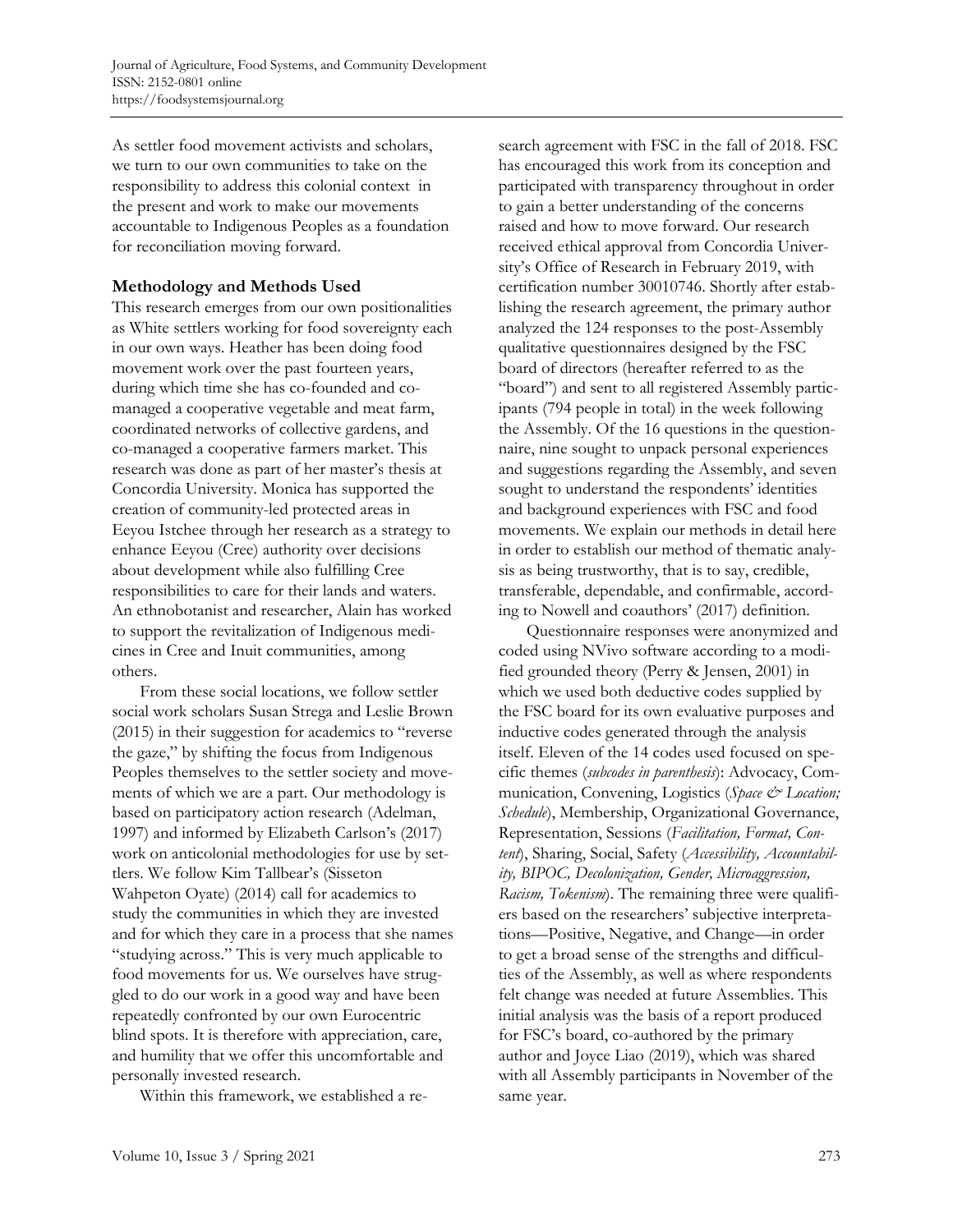To gain depth and a background perspective to Assembly events, we used the initial questionnaire coding, as well as the lead author's participant observation, to guide 10 semistructured interviews with past and present FSC staff, members of FSC's board, and other academic and community partners (whom we will refer to here inclusively as "participants" to protect confidentiality). Interviewees were selected initially based on their involvement with Assembly organizing and the events in question, and then through snowball sampling (Reid et al., 2017) as we were referred to others. Consent forms were shared with interview participants, who were offered full confidentiality (which most participants requested) as well as full ownership of their transcript and its use in accordance with our research ethics protocol. We recorded and transcribed all interviews, then read and sorted the relevant data into five codes and eight subcodes that we established inductively: Organizational accountability (*Stakeholders; Process of accountability*); Relational accountability (*Enacting values; Personal work; Conflict; Consultation*); Policy; Convening (*Leadership; Capacity-building*); Solidarity across movements. We finished with a second reading to ensure consistency in the coding process.

 From this process of sorting both the questionnaire responses and interview transcripts into codes, we moved on to a thematic analysis to identify themes and patterns with which to structure our analysis. Guided by Aronson's (1995) description of how themes can be identified from disparate data, we combined and catalogued the data previously sorted into various codes into recurring themes. The lead author's own participation in the Assembly enabled us to begin with several preidentified themes, but most were established inductively from similar experiences showing up across codes. After themes were identified, we grouped them into what Aronson calls "patterns," which we triangulated to our literature review and by checking back with research participants for feedback. These patterns are the three overarching concepts that structure the analysis we share below: refusal, resurgence, and reconciliation.

 In addition to these two sources of data, the lead author conducted participant observation consistent with what Adler and Adler (1994) call an

"active-member researcher" at the 2018 Assembly and other public food movement events (22 events from October 2018 through October 2019). Her observations were informed by concomitant analyses through her various involvements as participant, organizer, or volunteer. In addition to public events, participant observation at FSC consisted of three levels: (1) Meetings and discussions with various staff and board members outside of formal interviews; (2) Reading newsletters and other public communications (Facebook, blog posts); and (3) Reading internal notes and summaries of staff and board meetings. We used the observations noted at these events and from these documents to triangulate the questionnaire and interview data and the resultant analyses. In line with our constructivist orientation—that is to say, our understanding that "concepts, models, and schemes [are invented] to make sense of experience" (Schwandt, 2021, p. 38)—we understand the themes as insights generated through our own interactions with research participants, with the partner organization, and with the events themselves. To validate our interpretation of events, we shared drafts of this article with research participants and representatives of the partner organization, and with five participants and five FSC staff and board members contributing to the analysis presented here. The many complex experiences of Indigenous Peoples and settlers working together at FSC cannot be fully described in a study of this scope, although when combined the questionnaires and interviews represent a meaningful proportion of Assembly participants (approximately 15%). Nevertheless, this research points to important if often hidden dynamics to which we draw attention to help guide the unsettling work of transformative reconciliation.

## *Food Secure Canada*

Food Secure Canada is a pan-Canadian alliance of food movement actors and organizations in Canada. Its biennial Assembly convenes producers, community organizers, activists, and industry and governmental representatives, among others, from across the country in the largest food movement event in the country. The groundwork for FSC's creation was laid in 2001 at the Civil Society Input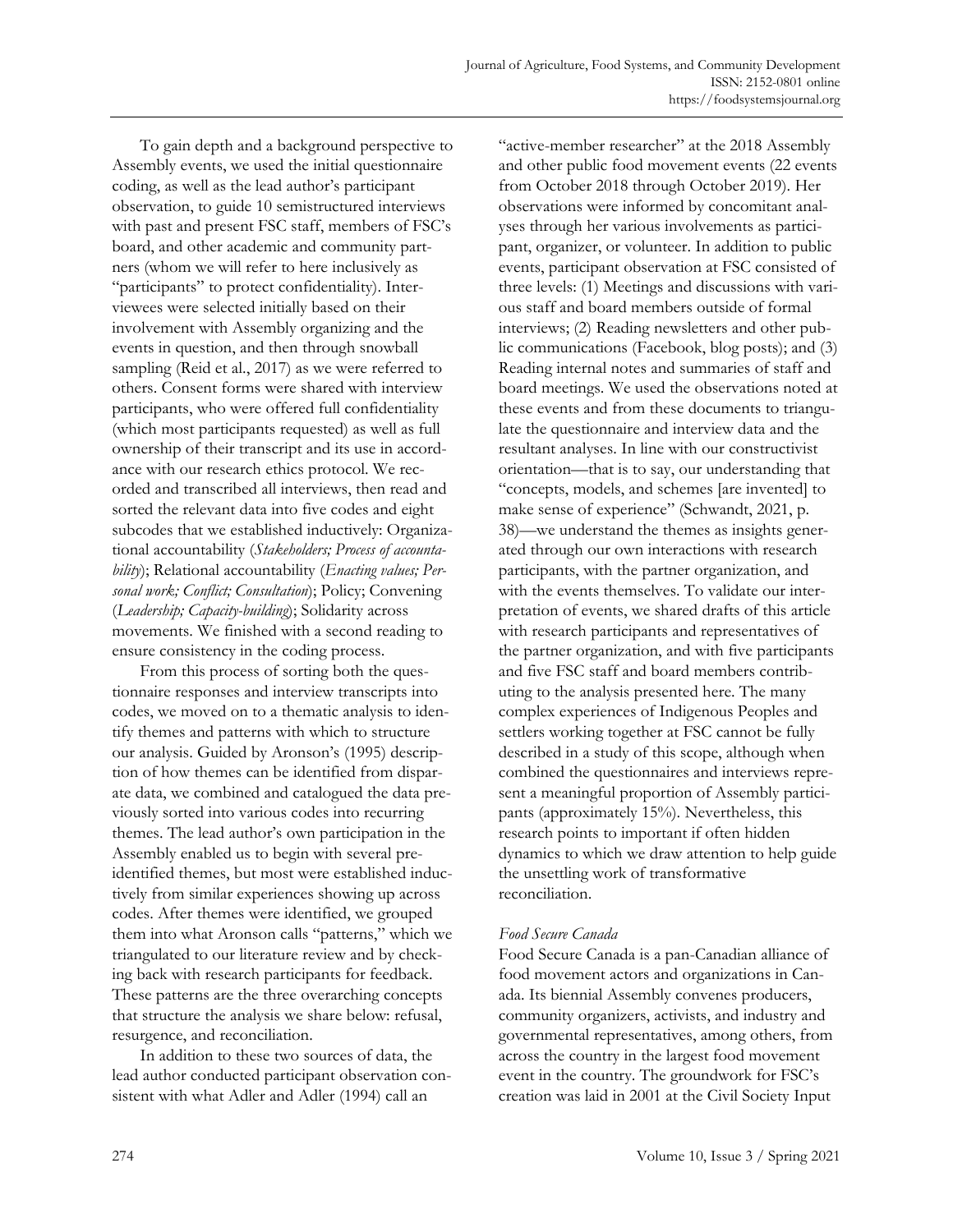for Food Security in Canada conference hosted by Ryerson University in Toronto, where the need for a national Canadian Food Security Network was identified (Food Secure Canada, 2018a). After hosting its first Assembly in 2004, FSC was officially launched at the 2005 Food Security Assembly with the goal of bringing together "all the very different perspectives of groups working on food issues … to create a coherent food movement in Canada that could strengthen local projects and support a national food policy for a just and sustainable food system" (Kneen, 2011, p. 80). FSC's strategic plan seeks to mobilize and build the capacity of food sovereignty movements in order to engage decision-makers and affect policy at the national level. Throughout its sustained history of engagement with Indigenous Peoples and its significant efforts toward inclusion, tensions around governance, representation, and the sometimescompeting interests of stakeholders, complicated by interpersonal conflicts, have co-existed with productive collaborations in an uneasy balance. These tensions came to the fore at FSC's 10<sup>th</sup> Assembly in November 2018, forcing the organization to contend with colonialism internal to the organization and to the food movements it convenes.

# **Results: A Moment of Reckoning at Food Secure Canada**

Although FSC is a predominantly settler-run organization, it has prioritized working with Indigenous Peoples from its very beginnings. At its first annual general meeting in 2005 there was consensus to focus on building relationships with Indigenous Peoples (Kneen, 2011). In 2009, an informal circle of Indigenous leaders, thinkers, and activists got together to convene discussions and ceremonies about food sovereignty, often in conjunction with FSC's biennial Assemblies. This circle also served in an informal advisory role to the organization for almost a decade. While this group, known as the Indigenous Circle, was active, FSC provided logistical and occasional financial support. At a 2016 strategic retreat of the circle, some of the circle's leadership made moves to "constitute itself as an independent body, the Indigenous Food Sovereignty Learning Circle, with the aim of moving beyond an advisory role in FSC to an autonomous equal relationship" (Food Secure Canada, n.d.), although we were told by one participant that this was not a decision agreed upon by all present. However, due to a lack of financial resources, divisions within the group related to internal governance, and estranged relationships between some Indigenous leaders and FSC, the circle has been more or less inactive from 2017 until recently.

 FSC played an active role in the People's Food Policy Project (PFPP) from 2008 to 2011. The PFPP was a grassroots process—initiated by members of FSC, but remaining independent—to develop a food sovereignty policy for Canada that mobilized approximately 3,500 people across the country (Kneen, 2012). The PFPP emphasized Indigenous partnership through a distinct, parallel process led by the Indigenous Circle. Through this process, the circle contributed the first chapter, on Indigenous Food Sovereignty, in the resulting policy document entitled *Resetting the Table: A People's Food Policy for Canada* (Food Secure Canada, 2015). The PFPP was a positive experience of engagement for several of the Indigenous participants we consulted. FSC subsequently formally adopted the PFPP's proposals in their entirety as its policy platform. During the 2013 visit of the United Nations' Special Rapporteur on the Right to Food, one participant shared their appreciation for FSC's efforts to uplift Indigenous voices. More recently, FSC has focused on improving the representation of Indigenous Peoples in the organization by specifically recruiting Indigenous board members, by hiring Indigenous consultants to curate and increase Indigenous content at its Assemblies, and by forefronting Indigenous concerns in its public communications and articles.

# *Food Secure Canada's 2018 Assembly*

Inclusion and diversity were explicit goals held by both FSC staff and its board for their 2018 Assembly. The Assembly is a major event—arguably the largest food movement event in Canada. The 2018 edition hosted around 800 people, with a total of 127 activities spread over four days of events<sup>7</sup> and

<sup>7</sup> Program available at http://archives.foodsecurecanada.org/2018.resettingthetable.ca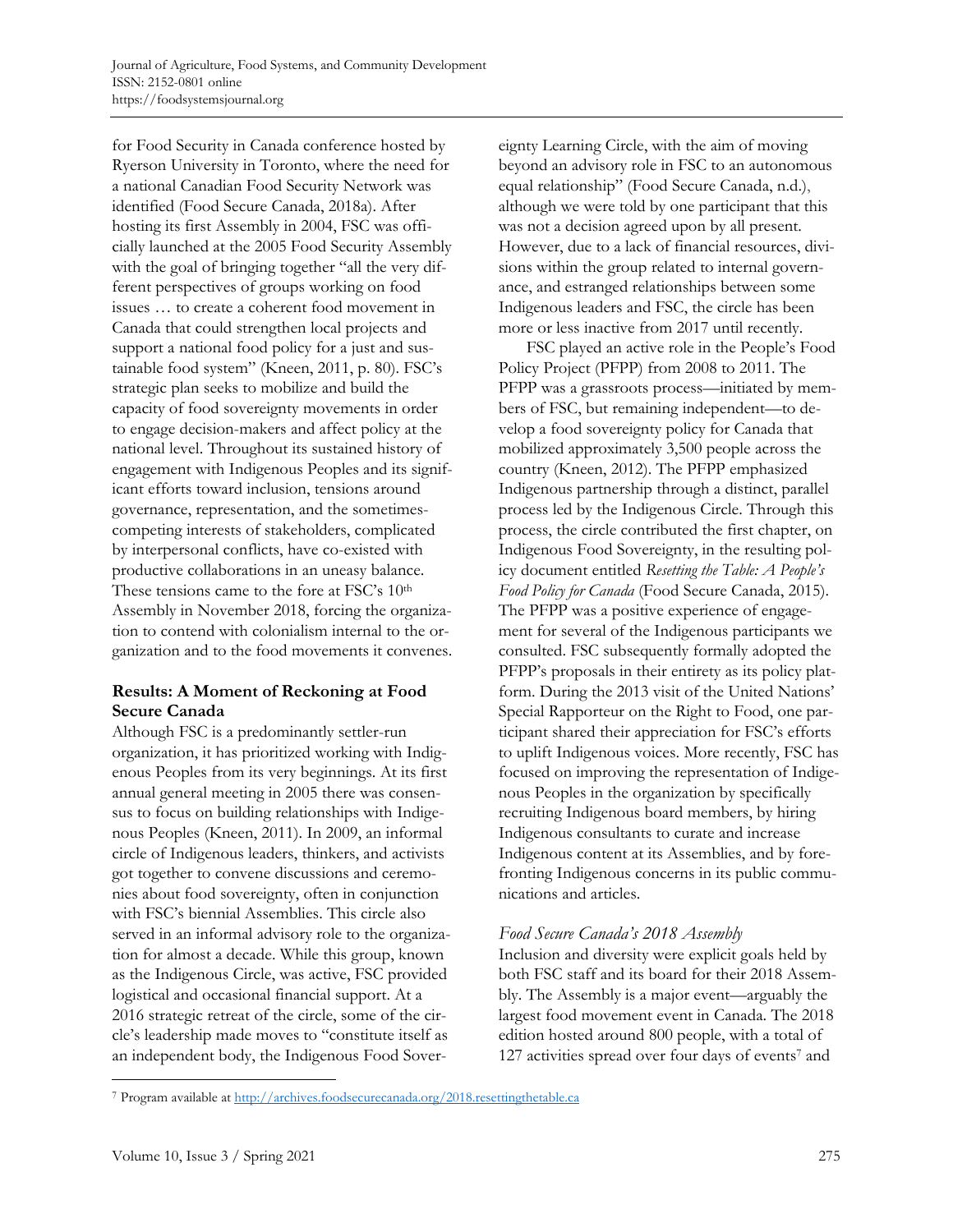three scheduled blocks where eight to 10 sessions were offered concurrently, grouped into 12 thematic streams. To enable participation from more diverse attendees for whom cost might otherwise have been a barrier, a full 30% of the Assembly budget was reserved for bursaries, with at least 52% of total bursaries going specifically to Indigenous participants. The stream of sessions and events focused on IFS was the largest of the 12 Assembly streams, and the only one for which a specific curator was hired (an Onondaga food activist and scholar). The Assembly also began with a Kairos Blanket exercise, an experiential workshop teaching the history of colonialism in Canada, and Indigenous presenters had an exclusive space reserved for a full day of networking. In addition to these efforts, linguistic diversity was and continues to be a priority for FSC, at least as far as colonial languages go. In fact, 55% of programming at the 2018 Assembly was either bilingual or in French, with the balance offered in English.

 In many respects, these efforts were successful, with several participants describing it as the most diverse Assembly to date; seven questionnaire respondents noted appreciatively this diversity. One research participant insisted that it was actually because the efforts toward inclusion and diversity were so successful that longstanding tensions erupted to the surface at this particular Assembly. They told us that though present ubiquitously in food movements, "these tensions don't come up very often because Indigenous people and BIPOC [Black, Indigenous, and people of color] just don't show up because it's not a safe space." (Participant \_02). For them, the very fact that these tensions came up is a good sign, showing that FSC's efforts to increase diversity had been effective; so effective, in fact, that it was no longer acceptable to run an Assembly in the same ways as for a mostly White, settler audience.

 The post-Assembly questionnaire showed that many respondents had overall positive experiences at the Assembly (52 of 124 respondents). Appreciation was shared for the opportunity to network with others from across the country and to share strategies and hear different perspectives (10 respondents). Many participants (14 respondents) noted that the Assembly helped them understand

the impacts of systemic racism in food systems and increased their awareness about Indigenous food issues (10 respondents). Alongside these positive experiences, a significant number of respondents shared experiences of racism, marginalization, and feeling unsafe (23 respondents). Five respondents decried the exhausting and extractive experience of Indigenous people, Black people, and other people of color presenting at the Assembly who felt that they were expected to retell their painful experiences with food and colonization to a mostly White audience. Four respondents commented that there was a siloing of Indigenous concerns and that most panels tended to ignore how their content intersected with colonialism. Five respondents expressed concern that communities were being discussed without the opportunity to represent themselves. One participant denounced the Assembly's refusal to accommodate Indigenous diets through offering entirely vegan meals (chosen by staff in recognition of the environmental impact of meat), causing at least three Indigenous people to source more culturally appropriate foods (i.e. meat) elsewhere.

 The ways in which racism and colonialism were present at the Assembly are in no way unique; as two participants pointed out, they were a specific manifestation of systemic patterns present across food movements in their experiences. A member of Meal Exchange's Racialized Student Caucus told us that in their experience, "the tokenizing of BIPOC folks [in food movements], it's a continual thing. I think because it was bigger—I mean it was gathering people on a national scale that it [tokenism] was painfully obvious to some people, but not a rare occurrence I would say" (Participant\_04). Another participant shared a related experience of tokenism and told us that "we deal with this on a daily basis at work. I work for an environmental organization—it's a constant problem. We're still a mostly White organization doing White environmentalism which is based on settler colonialism. I deal with agriculture which is fundamentally about land. This is all over the place" (Participant\_07).

 The Assembly was a valuable space of learning for settlers in particular; this learning became unsettling—in both the sense of emotional discom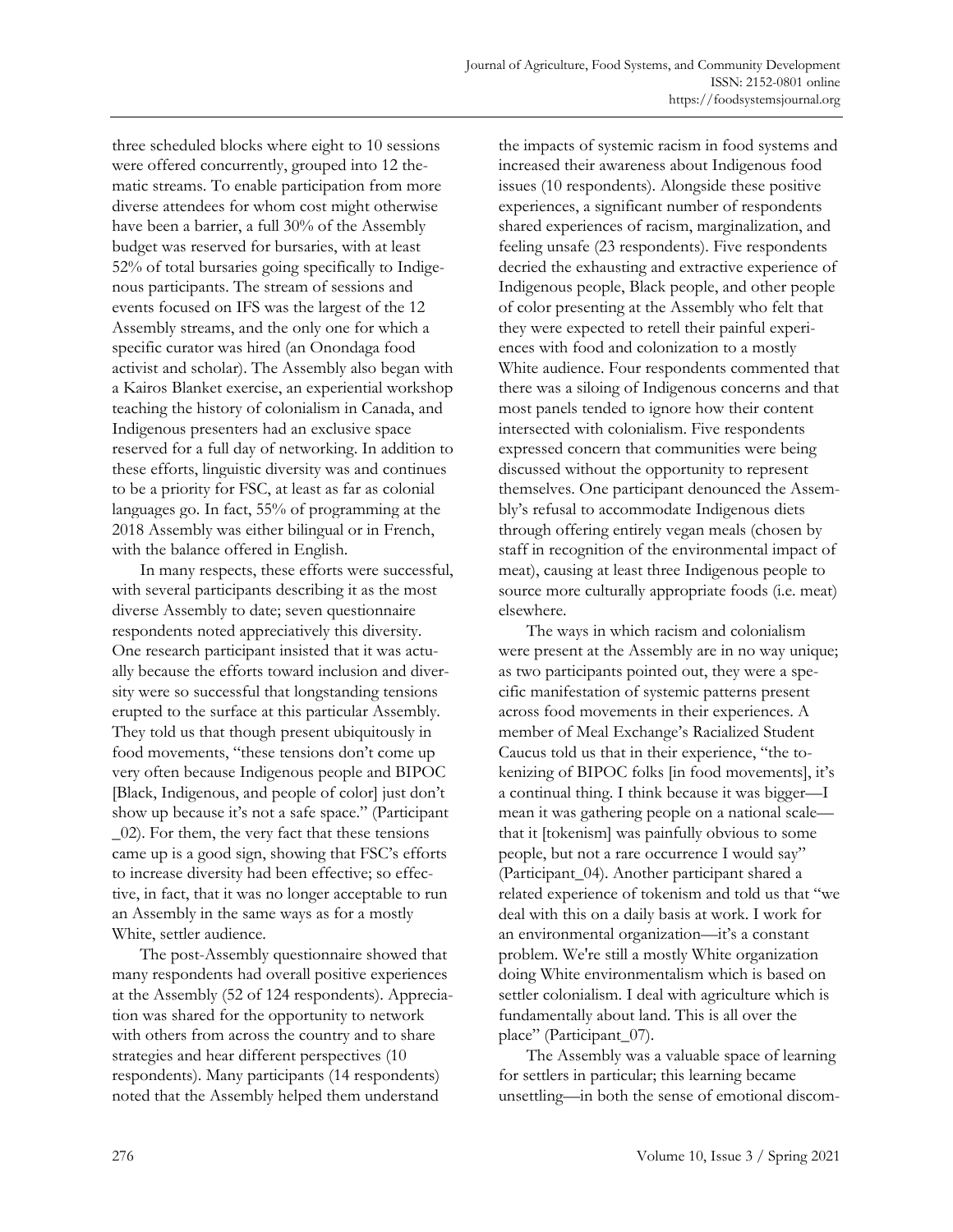fort as well as in the sense of challenging to settler colonization—for some through two significant public protests. In the first, an Indigenous woman interrupted the public plenary on IFS to insist that the long-seated conflict between settler farmers and Indigenous Peoples needed to be addressed before these groups could work together as part of a same movement. While this was a very impactful intervention, it did not represent an approach that all Indigenous Assembly participants supported. Two Indigenous research participants described how much effort went into organizing that plenary in order to hold that very conversation in a way that non-Indigenous Assembly participants could receive. As one told us, "to come out in this callout framing to say 'You all, how dare you?'… You know, people were already in tears during the panel. We'd already gotten to that space in a more articulate way" (Participant\_03).

 In the second significant protest, a group of about 15 people—food movement leaders that were Indigenous, Black, and people of color, and their allies—walked out on the final day of the Assembly. After three days' immersion in what protesters described as a white settler-oriented event, these food movement leaders refused to offer their scheduled workshops or talks, they refused to participate in the day's schedule, and they refused to continue to bear the burden of change. Leaving the Assembly in protest, they reconvened elsewhere to create a caucus space to connect to others who shared some of their experiences and build relationships of support with mentors and allies in a way that they felt the Assembly had not enabled.

*Marginalization at the Assembly and in the Organization*  The creation of this alternate space responded to the sentiment expressed to us by five research participants that despite the diversity of Assembly participants, elements of the event still catered to a White, settler audience. Accordingly, we were told that this spoke to a wider tendency by FSC to marginalize Indigenous people, Black people, and other people of color in their work. One Indigenous participant put it this way: "If they're only going to represent the food movement of upper middle-class White neighborhoods, then just say

so. Stop telling people that you're representing people who are hungry in my community" (Participant\_01). Another Indigenous participant explained that, in their experience, it seemed that FSC prioritized their relationship with federal officials over them and other Indigenous People and dismissed concerns that they raised. They went on to insist that making space for the concerns of Indigenous Peoples is necessary for the organization: "It's these relations that empower that organization to even come close to saying 'We're the voice for the movement' or 'We're a legitimate community entity"" (Participant\_03).

 This perceived dismissal of concerns by FSC and the conflicting interests of some of its stakeholders have undermined relations with the Indigenous Circle, contributing to feelings of marginalization. Listing four Indigenous leaders doing food sovereignty work, one participant told us that "all of those relations are strained, from that act of respecting our knowledge base when it was comfortable and then when it was something uncomfortable, seeing it as conflict" (Participant\_03). One Indigenous participant told us how this pattern leads them to self-censor and not bring up their concerns: "It's painful and I just have to shut my mouth and not look like an irate Indian" (Participant\_05).

 In the context of these estranged relationships, although the walk-out during the Assembly's final day was unexpected, it was understandable to every research participant we consulted. For some participants with a long-term involvement in FSC, it was consistent with past dynamics; for some new to FSC, their experiences at the Assembly were enough to explain the need to walk-out. The protests at the Assembly brought these issues up in a way that could not be ignored; the public nature of these protests insisted on a public reckoning. One participant told us that in order to maintain legitimacy as a national food movement organization, FSC needs to contend with the limits of its approach to inclusion and reorient itself to center reconciliation and anti-racism at the heart of all of its work.

## *Centering Reconciliation*

In numerous communications and events since the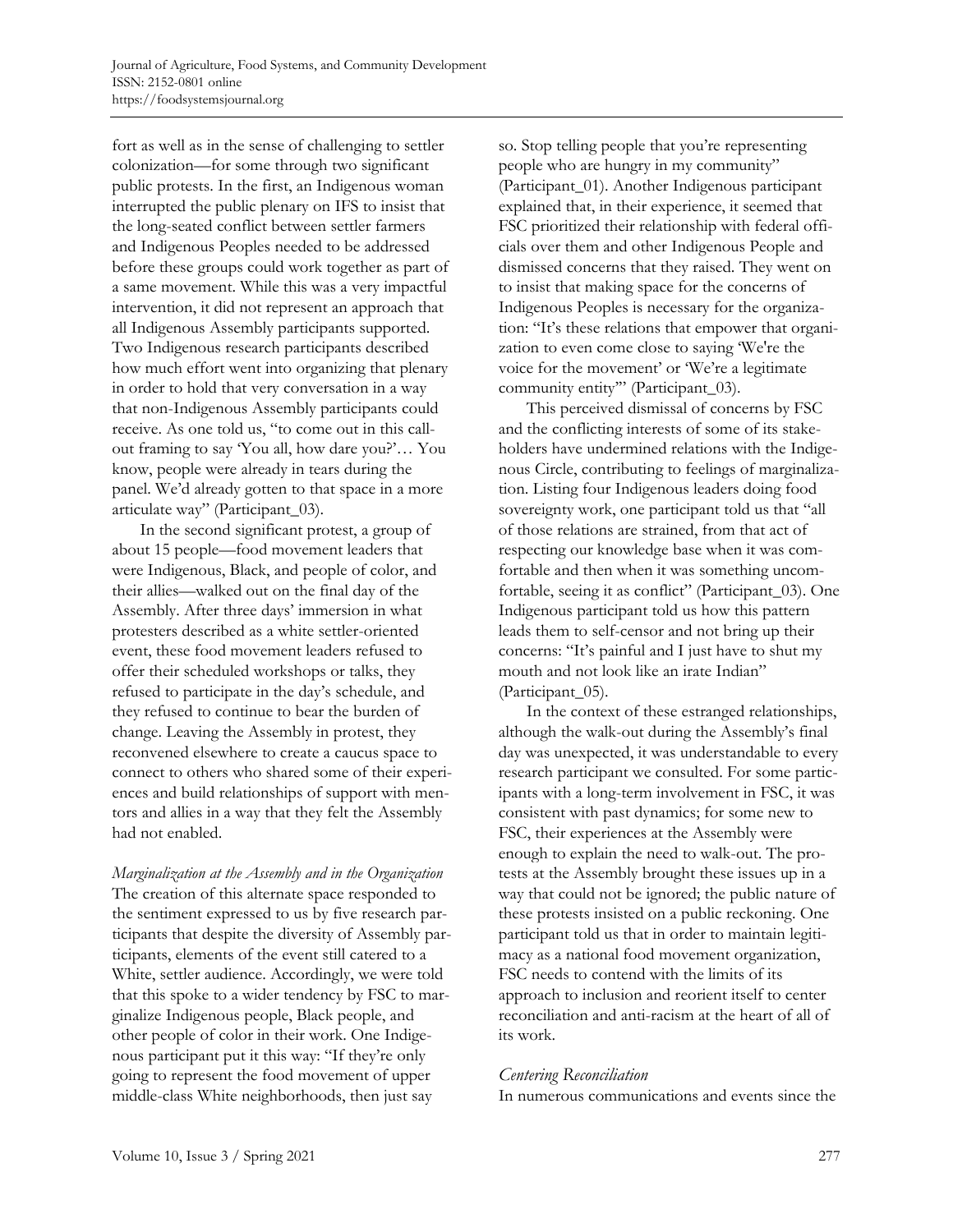Assembly, it appears that FSC is indeed in a process of reorientation. For example, in a letter written to all Assembly participants immediately following the event, FSC's board wrote that 'dismantling systems that perpetuate inequality and discrimination should not be understood as additional work for the food movement; as a Board and organization we recognize that this *is the work"*  (Food Secure Canada, 2018b, emphasis in original)*.*  It is notable that refusal and resurgence were not named explicitly by any research participants, nor addressed in any events we attended. Reconciliation, on the other hand, was discussed by three participants and named explicitly as a goal at FSC's 2019 annual general assembly.

 Getting to this point has been a process that has evolved throughout our research timeframe and is still in evolution. In a second letter, sent to all Assembly participants exactly one year after the first, FSC's board and executive director offered an explicit apology 'for creating an assembly where people felt unheard, hurt, and unsafe' (Food Secure Canada, 2019) and shared some of the work being done to address the issues raised. This work has included meeting individually with many of those who raised concerns and in wider stakeholder meetings to document and unpack issues stemming from the Assembly, and from collaboration with FSC more broadly. This work has also included several board meetings to explore using reconciliation and responsibility to relationships as a guide for all of FSC's work, as outlined by the Indigenous Circle in the People's Food Policy Project (2015). Education at both personal and organizational levels is a key component of the work, and FSC is implementing more dedicated anti-oppression trainings for staff, as well as continuing to learn through readings, discussions, and events.

 Structural changes to the organization are also in the works. Board members and staff have insisted that the 2018 Assembly will be the last of its kind, and that going forward the organization will prioritize smaller, more regional meetings, including appropriate gatherings focused on Indigenous concerns. Additionally, these gatherings would seek to provide more space for discussions, rather than the academic panel format that has previously dominated not only FSC Assemblies, but many conferences in the West.8 There is also a commitment to restructure the organization's governance to center the experiences of, and relationships with, Indigenous Peoples, Black people, and other people of color. FSC has proposed the creation of an Anti-Racist Advisory, subject to available resources, and is supporting the re-emergence of the Indigenous Circle; both initiatives are part of a larger exploration into the possibility of a new cross-cultural governance framework for the organization. Since the 2018 Assembly, FSC has been supporting leaders from Indigenous communities in their efforts to reconvene the circle, bolstered by the renewal of relationships and new connections that the walk-out enabled. In addition to personal engagement with a number of those involved, FSC's support for the circle has included funding to send its Indigenous board members (as well as potentially other members of the circle) to participate in regional IFS gatherings. Two Indige-

<sup>8</sup> In November 2020, after this paper had been submitted for publication, FSC hosted its first major gathering since the 2018 Assembly, which the primary author attended, along with over 1,200 other participants—50% more than in 2018. It was held entirely online and consisted of 19 events spread over five days. According to Gisèle Yasmeen, FSC's current executive director, the gathering had three objectives: (1) Build consciousness and capacity for anti-racist and decolonized approaches in food systems work; (2) strengthen allyship within the food movement; and (3) showcase the work of Indigenous, Black, and racialized food leaders. Although an evaluation by participants and a formal analysis of the event's impacts still needs to be done, the organizational learning and structural and procedural change underway at FSC were evident. Rather than two isolated streams among many in 2018, racial justice and decolonization were central to every event, whether it was the specific topic of discussion or the lens through which food system issues and practices were discussed. Although the gathering events mostly retained a panel-discussion format, opportunities for personal reflection were built into the program, separate spaces were created for Indigenous and Black people to debrief and discuss, and individual therapy sessions were offered to all. A number of those involved with protests in 2018 were present, including one who expressed gratification, saying that although she has worked with FSC for over 15 years, FSC has finally "stepped up" and "did a great job in organizing this gathering in a way that meaningfully centers our experiences." She insisted, however, that there is still more work to do at the organizational level, in particular adhering to the terms of reference for engagement created by the Indigenous Circle in 2016. For this person, FSC could show a path to the rest of society as to how ethical engagement could go.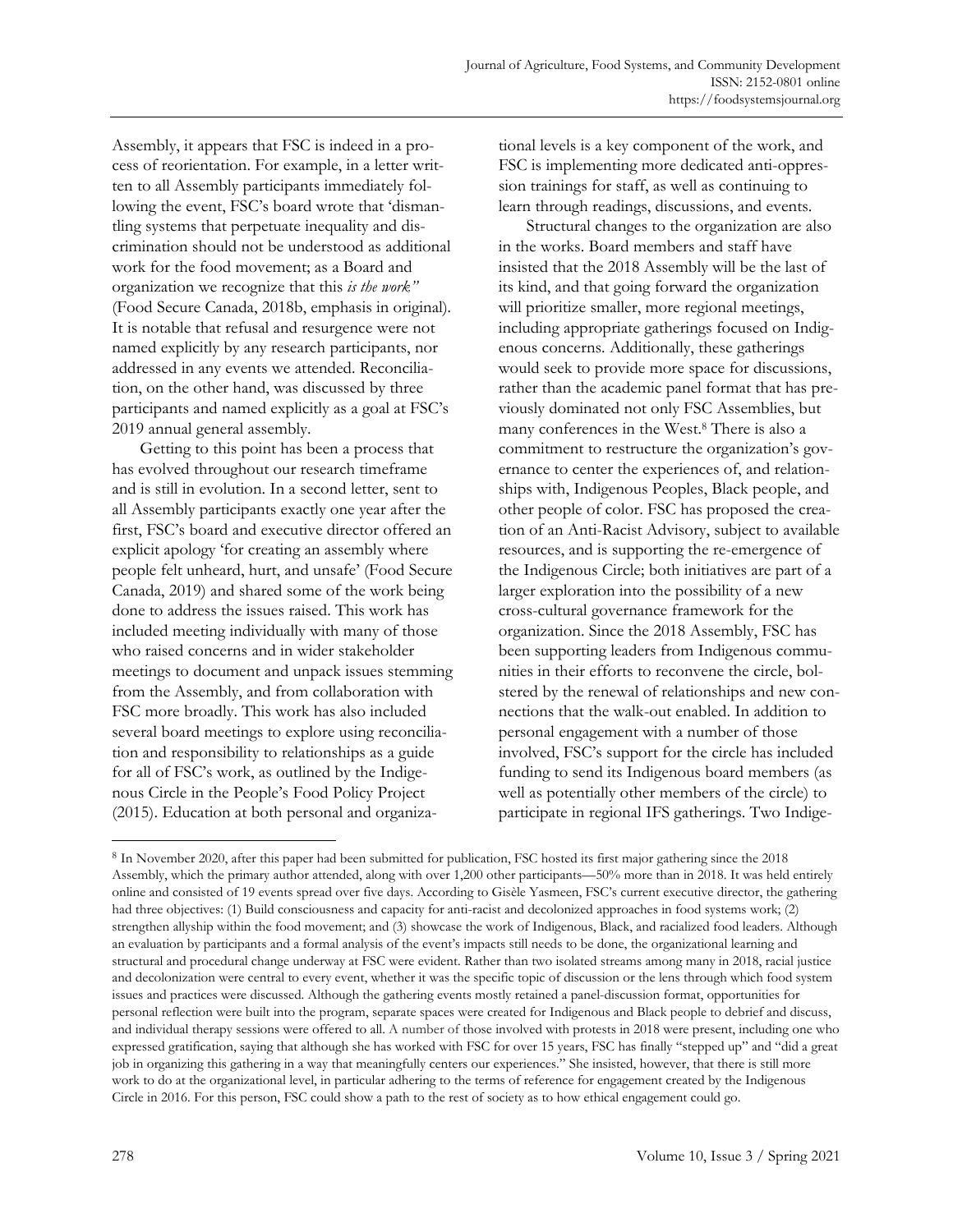nous members of the board also supported the circle in convening a formal gathering that was slated for August 2020. The board acknowledges the need to shift power in its governance model and is working to understand what ethical space could look like in this context. Rather than rush to bring in "settler solutions-oriented thinking" (Participant\_08), the board is taking the time to restore relationships with the Indigenous Circle in order to seek guidance on how governance could be shared in a good way.

 For one Indigenous participant, cogovernance with Indigenous people is the change that will allow FSC to meaningfully translate its talk of reconciliation and decolonization into action. This participant suggested that cogovernance of the organization would be a recognition of and commitment to "the primary relationship that gave birth to the sharing of the land. And that, of course, is the Indigenous-Western relationship" (Participant\_06). They told us that the creation of ethical space is needed as a foundation for cogovernance: "If you have two disparate societies, ethical space is the way that you negotiate, that's part of it." This participant went on to insist that "if you're calling yourself a Canadian organization, all governance should be developed with Indigenous Peoples and built to respectfully share those responsibilities of the governance of the organization. ... I call it a polishing of the wampum belt. ... So that's where FSC ultimately has to go."

## **Discussion**

*People seeking harmony and balance must embrace the process of contention.* 

—Taiaiake Alfred (2005, p. 76)

The protests at the 2018 Assembly, and the walkout in particular, were a rejection of settler paradigms and practices in food movements in general and at FSC in particular. Although research participants did not explicitly refer to it in this way, we interpret the Assembly protests as a refusal in the sense described by author Audra Simpson (Kanien'kehá:ka) (2014) as the rejection of the terms of engagement set by colonial authorities. To this we apply Leanne Betasamosake Simpson's

(2017) conception of "generative refusal," linking the act of refusing settler paradigms and practices to that of resurgence, although this term was also not used explicitly by research participants. In our interpretation of the Assembly protests, this small but impactful action fits what Daigle (2019) calls the "everyday acts of resurgence" (p. 1). She argues that these day-to-day cultural practices—in the case of the Assembly making space to honor the relationality integral to IFS—renew Indigenous political and legal orders because they are "based on Indigenous ontologies and respectful and reciprocal relationships with the human and non-human world" (p. 2). The cultural space created outside of the Assembly has been connected to Indigenous political resurgence at FSC through the resultant re-invigoration of the Indigenous Circle. From this resurgence, and the position of increased strength it has generated, we see the possibility of reconciliation, which was named explicitly as a goal by staff and board members at FSC and discussed by three research participants. FSC's board has committed to shifting the organization's governance model to create the ethical space needed to work across Indigenous and settler ways of being, doing, and knowing. According to one research participant, cogovernance between the FSC Board and the Indigenous Circle is the practical framework that would create the ethical space in which both of these constitutive groups' histories and practices could co-exist and enrich each other. This appears to be in line with the circle's intention in 2016 to re-establish itself as the Indigenous Food Sovereignty Learning Circle, independent of FSC, in order to move to an "autonomous equal relationship" (Food Secure Canada, n.d.) with the organization.

 The refusal at the Assembly, as conflict-laden as it may have felt, did not represent the cutting of ties with the organization. While not all those who raised concerns have maintained a relationship with FSC, many people have continued to engage through phone calls, the exchange of letters, stakeholder meetings, and even as board members. This commitment to engagement with FSC is consistent with the relationality that Morrison (2011) and others have described as integral to IFS, as well as with the basis for transformative reconciliation (Asch et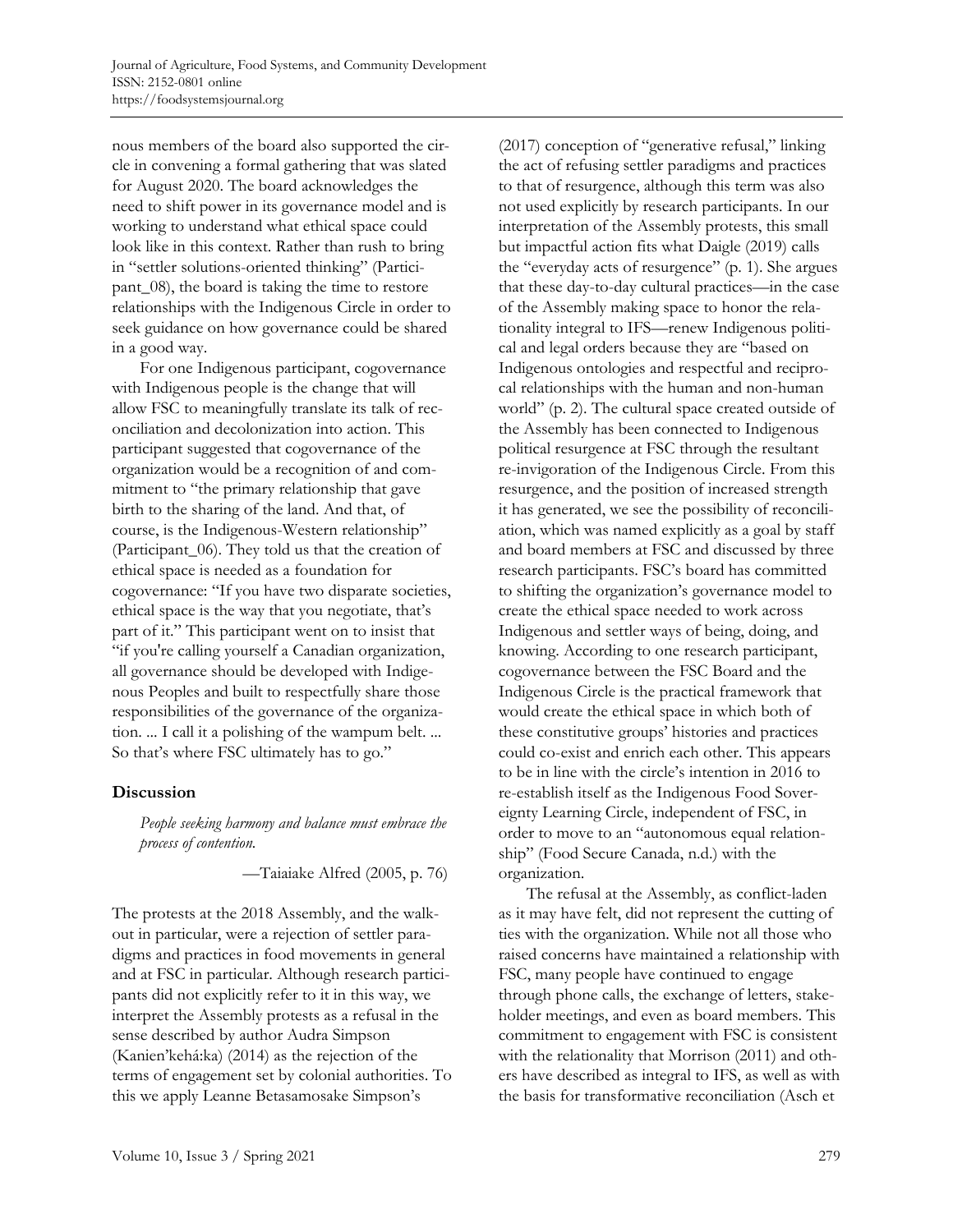al., 2018). This ongoing engagement demonstrates that despite Mills' (2018) warning that resurgence can reproduce the settler ontology of disconnection, refusal to engage with settler structures *on settlers' terms* can also create space for renewed relationality from a place of Indigenous strength, on terms that make transformative reconciliation a possibility.

 As of this writing, almost two years since the 2018 Assembly, FSC is still in the midst of an ongoing journey toward understanding and enacting what reconciliation means for its work in supporting not just IFS, but food sovereignty for all. But perhaps the journey is part of the work. Perhaps, as FSC has suggested, it is itself the work. Indeed, as Hoover (2017) found in her survey of IFS projects in the United States, for Indigenous Peoples, food sovereignty is a process, not an end result. The experiences described here have outlined the importance of care and attention to relationships in attempting to do this work together. As Morrison (2011) has described, at the heart of Indigenous food systems are the values of interdependency, respect, reciprocity, and responsibility—the very same values Wilson (2008) attributes to relational accountability. Starblanket and Stark (2018) maintain that reconciliation depends on this "resurgence of relational modes of being" (p. 178). As described by one of our research participants, upholding these values by being accountable to the many relationships inherent to foodways is a way to uphold our shared treaty responsibilities. In describing this relational accountability as "polishing the wampum belt," he uses symbolism derived from the oldest known treaty (1613) between Europeans (the Dutch) and Indigenous Peoples (the Haudenosaunee confederacy) in North America, the Teioháte Kaswenta (known as the Two-Row Wampum in English). Polishing the wampum belt is another way to describe reconciliation and is a poignant metaphor, particularly for those of us doing food movement work in Haudenosaunee territory. This participant powerfully reminds us of our treaty commitments and gives an example of what honoring these commitments could look like in practice: cogovernance of our organizations and institutions.

 Through this examination of the "moment of reckoning" sparked by FSC's 2018 Assembly, and the resulting engagement in the years that followed, we glimpse at what *resurgence and reconciliation,*  together, might look like in practice. As Asch, Borrows, and Tully (2018) argue, "robust resurgence infuses reciprocal practices of reconciliation in selfdetermining, self-sustaining, and inter-generational ways such that 'transformative reconciliation' cannot exist without robust practices of resurgence" (p. 5). We are hopeful that the resurgence through Assembly 2018 events will strengthen the efforts toward reconciliation at FSC, enabling it to avoid the pitfalls of the dominant narrative of reconciliation that Kiera Ladner (Cree) describes as "predominantly a settler project and one that is typically grounded in denial" (Ladner, 2018, p. 246). With Caroline Dick (2008), Ladner has argued that "true reconciliation" must begin with recognition of Indigenous Peoples as partners in Confederation the process by which early colonies united to form one country in 1867: Canada—and of the fact that this relationship continues to this day. As one research participant insisted, establishing cogovernance with Indigenous food movement leaders at FSC would be a way to recognize this ongoing treaty partnership with Indigenous Peoples, and the work of apology, engagement, learning, and gathering differently will provide the groundwork needed to support this fundamental shift. We support the board's intention to start by rebuilding relationships with Indigenous leaders, allowing for the terms of engagement to be established by Indigenous Peoples themselves.

 While the focus of this research has been on the particular relationships and responsibilities of settlers and Indigenous Peoples, important concerns were raised at FSC's Assembly by Black people and other people of color that must also be attended to and which are being addressed in a parallel process at FSC. We extend this analysis elsewhere (Elliott, 2020) by discussing settler colonialism as a root cause of the disproportionate food insecurity experienced by Indigenous Peoples, Black people, other and people of color and examine the particular responsibilities of White settlers in food movements in taking it on. We hope that others will expand the analysis presented here to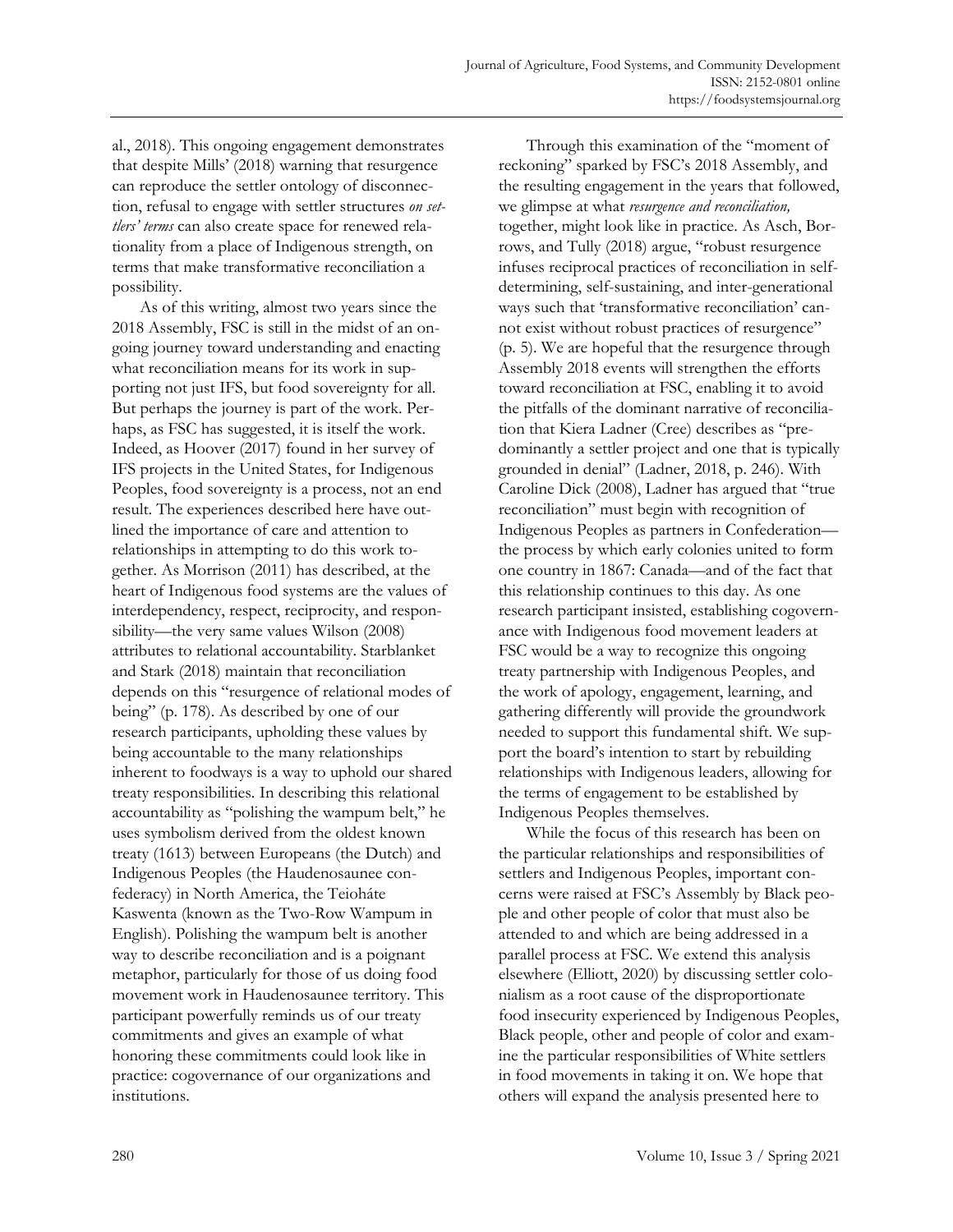address the overlaps and differences in experiences of Black people and other people of color in future work. We suggest bringing in the lenses of organizational change and management studies to examine if and how meaningful change takes root at FSC. These perspectives could add a valuable contribution to understanding the longer-term potential of the strategies for change, used by both protesters and the organization, that we have described here.

## **Conclusion**

*Food will be what brings the people together.* 

—Secwepemc Elder Jones Ignace, cited in Morrison (2011)

Revitalization of their foodways is a powerful and popular way that Indigenous Peoples are practicing cultural and political resurgence across North America. As Indigenous Peoples continue to invest in the restoration of their nationhood and relationships to their homelands through the revitalization of their foodways, settlers have the responsibility of reconciling their food systems and movements to the reality of Indigenous sovereignty and selfdetermination. Revitalizing Indigenous foodways and tending the relationships of interdependency, respect, reciprocity, and responsibility they put forward can be the basis for reconciliation, not just for Indigenous Peoples, but for all inhabitants of North America—Indigenous, settlers, and all of our nonhuman relations as well.

 To get there, some will choose resurgence as refusal and invest their energies toward their own nations outside the often-contentious relationships with settler society. This is understandable, and for some, the way to honor and restore the relationships and responsibilities denied by settler colonial structures, as L. B. Simpson (2017), Coulthard (2014), Alfred (2009), and others have suggested. Whether resurgence takes the form of renewed relationality with settler neighbors or takes the form of refusal, settler-led organizations would do well to support it, for as the case of FSC has shown, resurgence may guide reconciliation to ensure that reconciliation can reach its transformative potential. Although reconciliation may be a settler responsibility, as FSC is modeling, settler-led organizations must take the lead from Indigenous Peoples as to defining the terms of engagement. As the differences in approaches exemplified in the disruption to the FSC public plenary demonstrated, there is no consensus on the single best way forward, nor need there be.

# **Acknowledgments**

This research would not have been possible without the participation and support of Food Secure Canada (FSC). The Board of Directors and various staff members encouraged this research project from the start and engaged with the primary author with transparency and humility. In particular, we thank Susanna Klassen (via FSC) for her work on the post-Assembly questionnaire and her significant contribution to the framework of its analysis. We thank Joyce Liao who also contributed greatly to the analysis. We are grateful to Adrianne Lickers-Xavier for her valuable guidance during the early stages of this work and to Charles Levkoe for his insight on community-research partnerships.

 Thanks are also due to the three anonymous reviewers from this journal whose thoughtful and thorough comments have made this paper much stronger.

## **References**

Adelman, C. (1997). Action research and the problem of participation. In R. McTaggart (Ed.), *Participatory action research: International contexts and consequences* (pp. 79–106). State University of New York Press.

Adler, P. A., & Adler, P. (1994). Observational techniques. In N. K. Denzin & Y. S. Lincoln (Eds.), *Handbook of qualitative research* (pp. 377–392). Sage Publications, Inc.

Alfred, G. R. (2005). *Wasaʹse: Indigenous pathways of action and freedom*. Broadview Press.

Alfred, G. R. (2009). *Peace, power, righteousness: An indigenous manifesto* (2nd ed). Oxford University Press.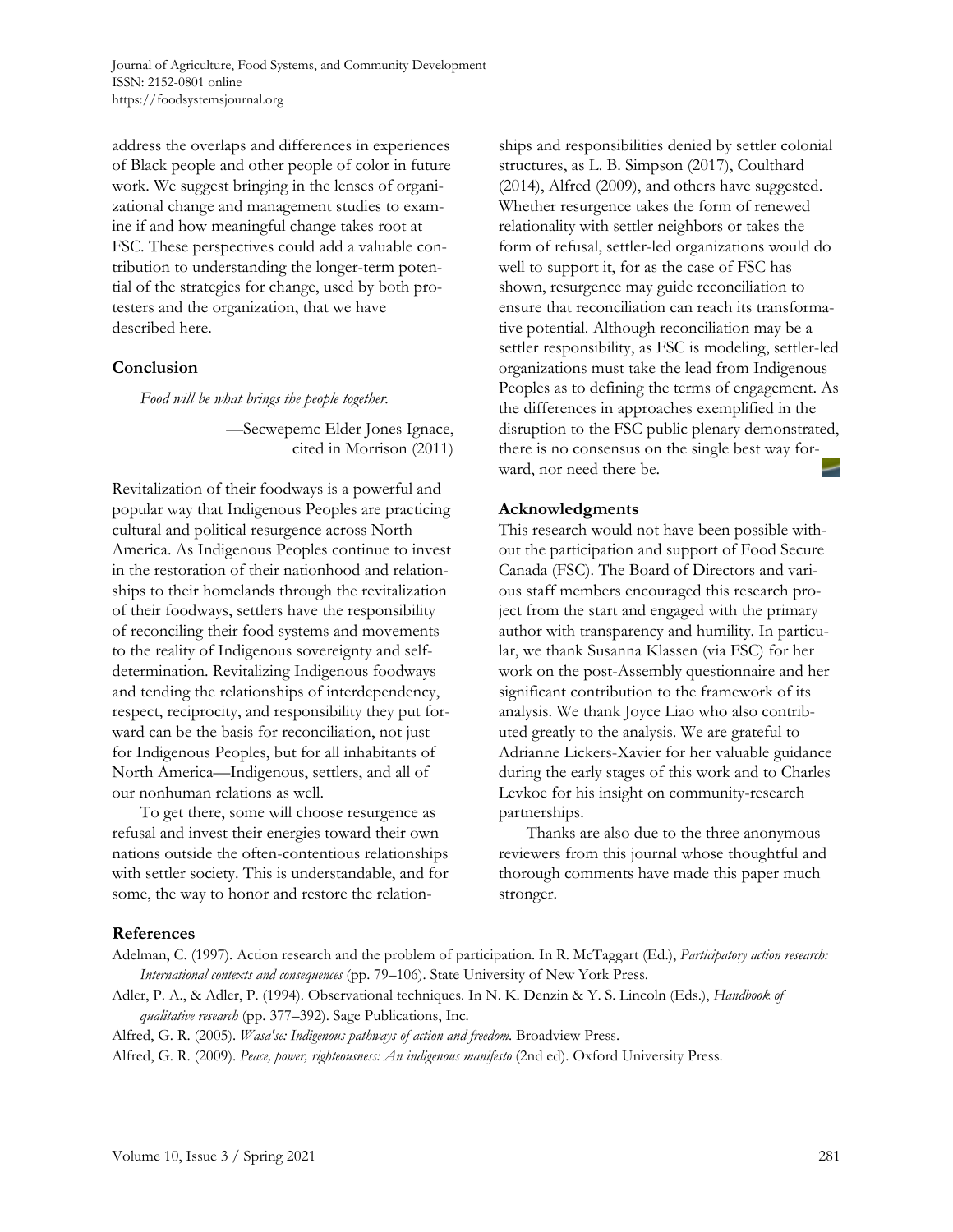- Antoine, A., Mason, R., Mason, R., Palahicky, S., & de France, C. R. (2018). Indigenization, decolonization, and reconciliation. In *Pulling together: a guide for curriculum developers*. BCcampus. [https://opentextbc.ca/indigenizationcurriculumdevelopers/chapter/indigenization-decolonization-and](https://opentextbc.ca/indigenizationcurriculumdevelopers/chapter/indigenization-decolonization-and-reconciliation/)[reconciliation/](https://opentextbc.ca/indigenizationcurriculumdevelopers/chapter/indigenization-decolonization-and-reconciliation/)
- Aronson, J. (1995). A pragmatic view of thematic analysis. *The Qualitative Report*, *2*(1), 1–3. <https://doi.org/10.46743/2160-3715/1995.2069>
- Asch, M. (2018). Confederation treaties and reconciliation: Stepping back into the future. In M. Asch, J. Borrows, & J. Tully (Eds.), *Resurgence and reconciliation: Indigenous-settler relations and earth teachings* (pp. 29–48). University of Toronto Press.<https://doi.org/10.3138/9781487519926-003>
- Asch, M., Borrows, J., & Tully, J. (Eds.). (2018). *Resurgence and reconciliation: Indigenous-settler relations and earth teachings*. University of Toronto Press.<https://doi.org/10.3138/9781487519926>
- Bagelman, C. (2018). Unsettling food security: The role of young people in Indigenous food system revitalisation. *Children & Society*, *32*(3), 219–232[. https://doi.org/10.1111/chso.12268](https://doi.org/10.1111/chso.12268)
- Beaudin-Reimer, B. (2020). Perspectives from Métis harvesters in Manitoba on concerns and challenges to sustaining traditional harvesting practices and knowledge: A distinctions-based approach to Indigenous Food Sovereignty. In P. Settee & S. Shukla (Eds.), *Indigenous food systems: Concepts, cases, and conversations* (pp. 229–250). Canadian Scholars.
- Blay-Palmer, A. (2010). *Imagining sustainable food systems: Theory and practice*. Ashgate Publishing, Ltd.
- Borrows, J. (2018). Earth-bound: Indigenous resurgence and environmental reconciliation. In M. Asch, J. Borrows, & J. Tully (Eds.), *Resurgence and reconciliation: Indigenous-settler relations and earth teachings* (pp. 49–82). University of Toronto Press.<https://doi.org/10.3138/9781487519926-004>
- Brown, L. & Strega, S. (Eds.). (2015). *Research as resistance: Revisiting critical, indigenous, & anti-oppressive approaches* (2nd ed.). Canadian Scholars' Press.
- Carlson, E. (2017). Anti-colonial methodologies and practices for settler colonial studies. *Settler Colonial Studies*, *7*(4), 496– 517[. https://doi.org/10.1080/2201473X.2016.1241213](https://doi.org/10.1080/2201473X.2016.1241213)
- Corntassel, J. (2012). Re-envisioning resurgence: Indigenous pathways to decolonization and sustainable selfdetermination. *Decolonization: Indigeneity, Education & Society*, *1*(1), 86–101.
- Coté, C. (2016). "Indigenizing" food sovereignty: Revitalizing Indigenous food practices and ecological knowledges in Canada and the United States. *Humanities*, *5*(3), 57.<https://doi.org/10.3390/h5030057>
- Coulthard, G. S. (2014). *Red skin, white masks: Rejecting the colonial politics of recognition*. University of Minnesota Press. <https://doi.org/10.5749/minnesota/9780816679645.001.0001>
- Cyr, M., & Slater, J. (2019). Honouring the grandmothers through (re)membering, (re)learning, and (re)vitalizing Métis traditional foods and protocols. *Canadian Food Studies / La Revue Canadienne Des Études Sur l'alimentation*, *6*(2), 51–72. <https://doi.org/10.15353/cfs-rcea.v6i2.339>
- Daigle, M. (2019). Tracing the terrain of Indigenous food sovereignties. *The Journal of Peasant Studies*, *46*(2), 297–315. <https://doi.org/10.1080/03066150.2017.1324423>
- Daschuk, J. W. (2013). *Clearing the Plains: Disease, politics of starvation, and the loss of Aboriginal life*. University of Regina Press.
- Dawson, L. (2020). "Food will be what brings the people together": Constructing counter-narratives from the perspective of Indigenous foodways. In P. Settee & S. Shukla (Eds.), *Indigenous food systems: Concepts, cases, and conversations* (pp. 83–97). Canadian Scholars.
- Delormier, T., Horn-Miller, K., McComber, A. M., & Marquis, K. (2017). Reclaiming food security in the Mohawk community of Kahnawà:ke through Haudenosaunee responsibilities. *Maternal & Child Nutrition*, *13*(S3), e12556. <https://doi.org/10.1111/mcn.12556>
- Elliott, H. L. (2020). *Unsettling the table: Refusal, resurgence and decolonial prefiguration in food movement organizations* (Master's thesis). Concordia University.
- Elliott, H. L., & Liao, J. (2019). *Food Secure Canada Assembly questionnaire response executive summary*.
- Ermine, W. (2007). The ethical space of engagement. *Indigenous Law Journal*, *6*(1), 193–203. <https://jps.library.utoronto.ca/index.php/ilj/article/view/27669>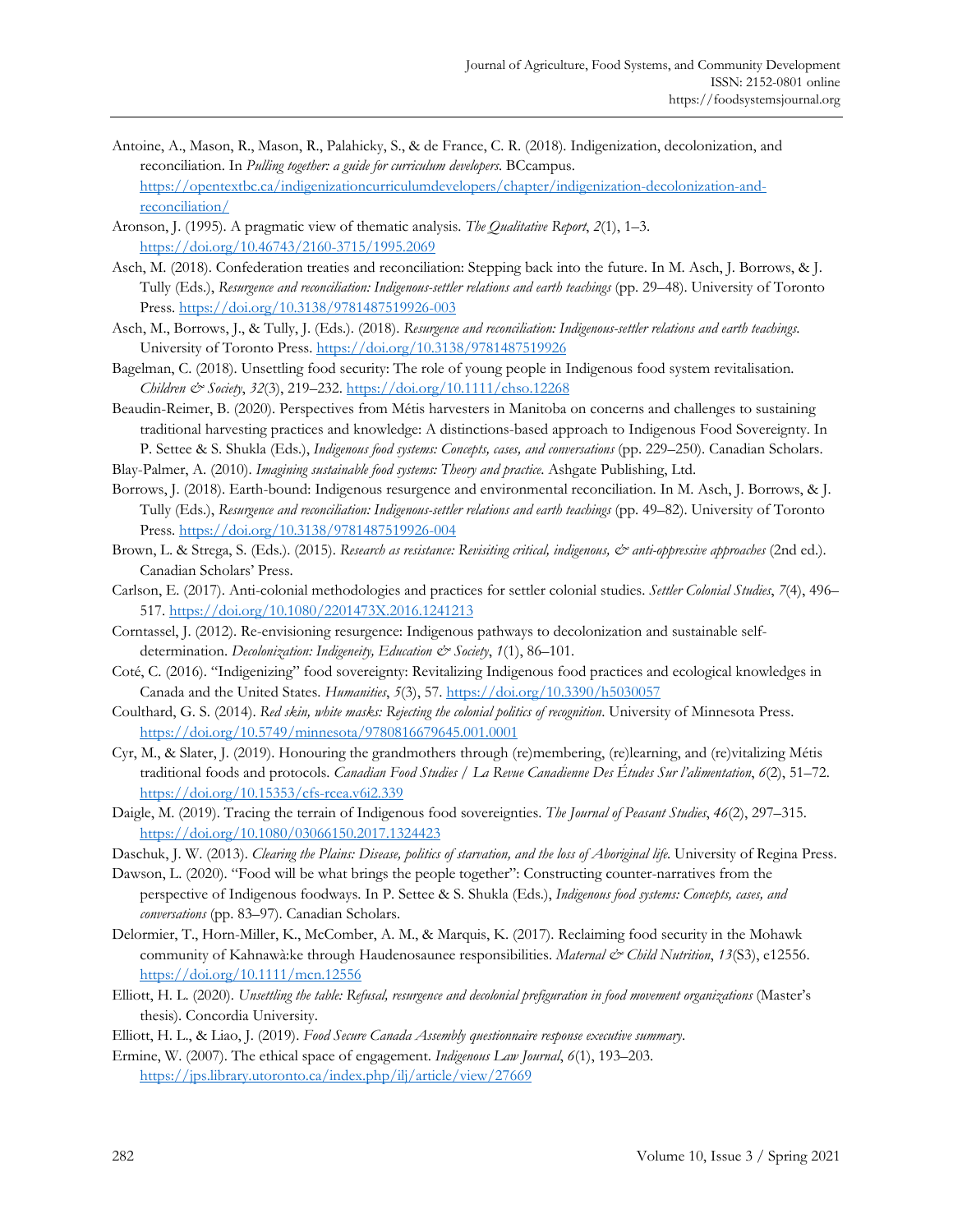- Feenstra, G. (2002). Creating space for sustainable food systems: Lessons from the field. *Agriculture and Human Values*, *19*(2), 99–106[. https://doi.org/10.1023/A:1016095421310](https://doi.org/10.1023/A:1016095421310)
- First Nations Food, Nutrition and Environment Study. (2019). *Summary of key findings for eight Assembly of First Nations regions*.<http://www.fnfnes.ca/>
- Food Secure Canada. (n.d.). *Indigenous Circle*. Food Secure Canada. Retrieved April 24, 2020, from <https://foodsecurecanada.org/community-networks/indigenous-circle>

Food Secure Canada. (2015). *Resetting the table: A people's food policy for Canada, 2nd Edition*. [https://foodsecurecanada.org/sites/foodsecurecanada.org/files/fsc-resetting-2015\\_web.pdf](https://foodsecurecanada.org/sites/foodsecurecanada.org/files/fsc-resetting-2015_web.pdf) 

- Food Secure Canada. (2018a). *Our story*. Food Secure Canada.<https://foodsecurecanada.org/who-we-are/our-story>
- Food Secure Canada. (2018b). *Letter from FSC board of directors to Assembly participants*.
- Food Secure Canada. (2019). *2018 Assembly: Moving forward*.
- Garzo Montalvo, M. F. (2015). To the American food justice movements: A critique that is also an offering. *Journal of Agriculture, Food Systems, and Community Development*, *5*(4), 125–129[. https://doi.org/10.5304/jafscd.2015.054.017](https://doi.org/10.5304/jafscd.2015.054.017)
- Guthman, J. (2008). Bringing good food to others: Investigating the subjects of alternative food practice. *Cultural Geographies*, *15*(4), 431–447.<https://doi.org/10.1177/1474474008094315>
- Hansen, B., & Rossen, J. (2017). Activist anthropology with the Haudenosaunee: Theoretical and practical insights from the Two Row Wampum renewal campaign. *Anthropology in Action*, *24*(3), 32–44. <https://doi.org/10.3167/aia.2017.240304>
- Hill, Sr., R. W., & Coleman, D. (2018). The Two Row Wampum-Covenant chain tradition as a guide for Indigenousuniversity research partnerships. *Cultural Studies Critical Methodologies*, *19*(5), 339-359. <https://doi.org/10.1177/1532708618809138>
- Hoover, E. (2017). "You can't say you're sovereign if you can't feed yourself": Defining and enacting food sovereignty in American Indian community gardening. *American Indian Culture and Research Journal*, *41*(3), 31–70. <https://doi.org/10.17953/aicrj.41.3.hoover>
- Jäger, M. B., Ferguson, D. B., Huntington, O., Johnson, M. K., Johnson, N., Juan, A., … Rest of the Indigenous Foods Knowledges Network. (2019). Building an Indigenous foods knowledges network through relational accountability. *Journal of Agriculture, Food Systems, and Community Development*, *9*(B), 45–51. <https://doi.org/10.5304/jafscd.2019.09B.005>
- Kamal, A. G., & Ithinto Mechisowin Program Committee. (2020). Cultivating resurgence from the Indigenous Food Sovereignty lens: A case study from Northern Manitoba. In P. Settee & S. Shukla (Eds.), *Indigenous food systems: Concepts, cases, and conversations* (pp. 119–134). Canadian Scholars.
- Kamal, A. G., Linklater, R., Thompson, S., Dipple, J., & Ithinto Mechisowin Committee. (2015). A recipe for change: Reclamation of Indigenous food sovereignty in O-Pipon-Na-Piwin Cree nation for decolonization, resource sharing, and cultural restoration. *Globalizations*, *12*(4), 559–575[. https://doi.org/10.1080/14747731.2015.1039761](https://doi.org/10.1080/14747731.2015.1039761)
- Kassam, A. (2017, November 4). Ratio of indigenous children in Canada welfare system is "humanitarian crisis." *The Guardian*. [https://www.theguardian.com/world/2017/nov/04/indigenous-children-canada-welfare-system](https://www.theguardian.com/world/2017/nov/04/indigenous-children-canada-welfare-system-humanitarian-crisis)[humanitarian-crisis](https://www.theguardian.com/world/2017/nov/04/indigenous-children-canada-welfare-system-humanitarian-crisis)
- Kepkiewicz, L., & Rotz, S. (2018). Toward anti-colonial food policy in Canada? (Im)possibilities within the settler state. *Canadian Food Studies / La Revue Canadienne Des Études Sur l'alimentation*, *5*(2), 13–24. [https://doi.org/10.15353/cfs](https://doi.org/10.15353/cfs-rcea.v5i2.202)[rcea.v5i2.202](https://doi.org/10.15353/cfs-rcea.v5i2.202)
- Kneen, C. (2011). Food Secure Canada: Where agriculture, environment, health, food and justice intersect. In H. Wittman, A. A. Desmarais, & N. Wiebe (Eds.), *Food sovereignty in Canada: Creating just and sustainable food systems* (pp. 80–96). Fernwood Publishing.
- Kneen, C. (2012). *The People's Food Policy Project: Introducing food sovereignty in Canada* (pp. 1-6). Retrieved from Food Secure Canada website: <https://foodsecurecanada.org/sites/foodsecurecanada.org/files/PFPPforJapan.pdf>
- Ladner, K. (2018). Proceed with caution: Reflections on resurgence and reconciliation. In M. Asch, J. Borrows, & J. Tully (Eds.), *Resurgence and reconciliation: Indigenous-settler relations and earth teachings* (pp. 245–264). University of Toronto Press.<https://doi.org/10.3138/9781487519926-010>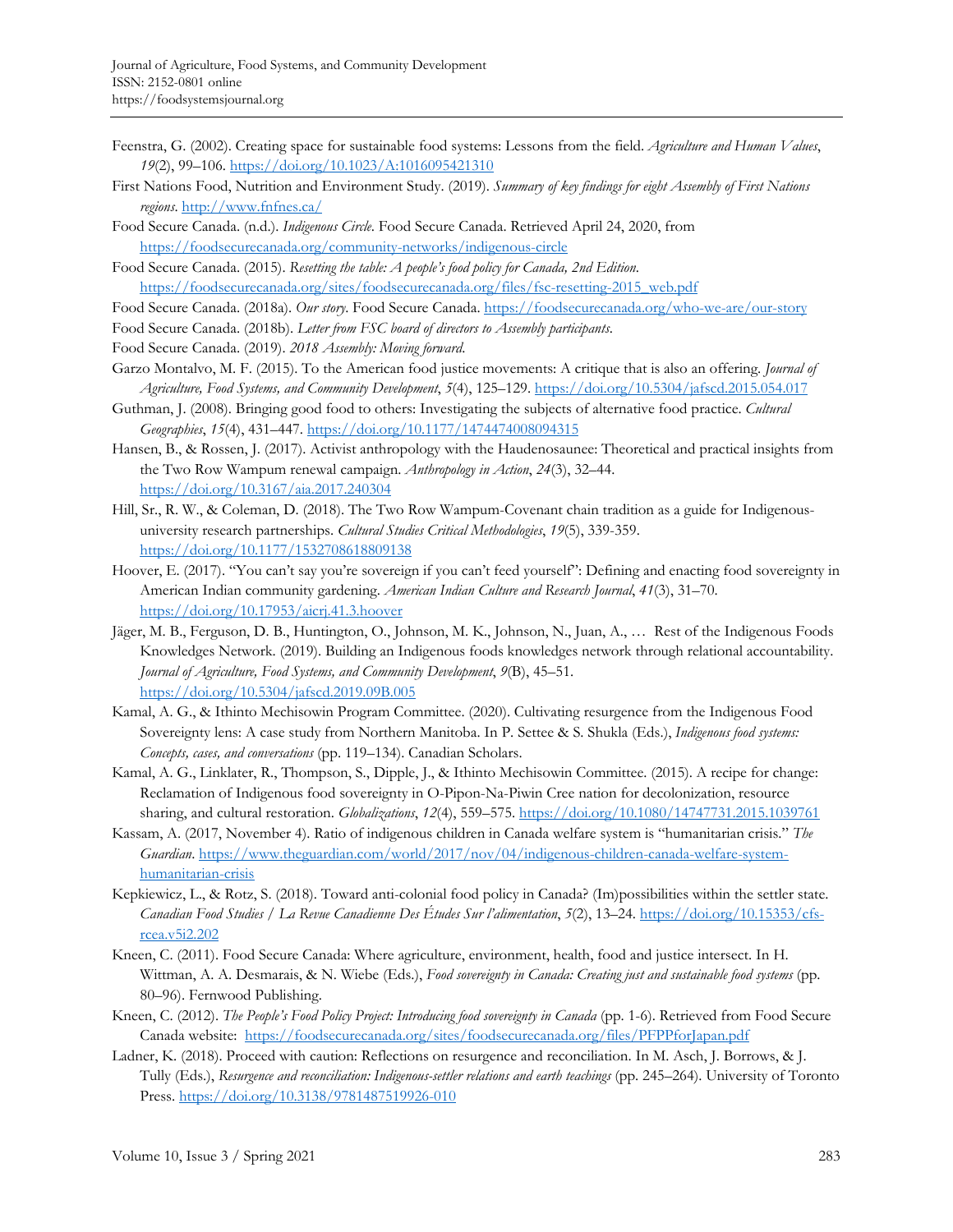- Ladner, K. L., & Dick, C. (2008). Out of the fires of hell: Globalization as a solution to globalization—An Indigenist perspective. *Canadian Journal of Law and Society*, *23*(1–2), 63–91.<https://doi.org/10.1017/S0829320100009583>
- LeBlanc, J., & Burnett, K. (2017). What happened to Indigenous food sovereignty in Northern Ontario: Imposed political, economic, socio-ecological and cultural systems changes. In M. A. Robidoux & C. W. Mason (Eds.), *A land not forgotten: Indigenous food security and land-based practices in northern Ontario*. University of Manitoba Press.
- Levkoe, C. Z., Ray, L., & McLaughlin, J. (2019). The Indigenous Food Circle: Reconciliation and resurgence through food in northwestern Ontario. *Journal of Agriculture, Food Systems, and Community Development*, *9*(Suppl. 2), 101–114. <https://doi.org/10.5304/jafscd.2019.09B.008>
- Lowman, E. B., & Barker, A. J. (2015). *Settler: Identity and colonialism in 21st century Canada*. Fernwood Publishing.
- Maracle, L. (2017). *My conversations with Canadians*. Book Thug.<http://www.deslibris.ca/ID/453921>
- Martens, T. (2015). *Good news in food: Understanding the value and promise of Indigenous food sovereignty in western Canada* (Masters thesis). University of Manitoba.<http://hdl.handle.net/1993/30825>
- Matties, Z. (2016). Unsettling settler food movements: Food sovereignty and decolonization in Canada. *Cuizine: The Journal of Canadian Food Cultures / Revue Des Cultures Culinaires Au Canada*, *7*(2).<https://doi.org/10.7202/1038478ar>
- Mills, A. (2018). Rooted constitutionalism: Growing political community. In M. Asch, J. Borrows, & J. Tully (Eds.), *Resurgence and reconciliation: Indigenous-settler relations and earth teachings* (pp. 133–174). University of Toronto Press. <https://doi.org/10.3138/9781487519926-006>
- Moore, K., & Swisher, M. E. (2015). The food movement: Growing white privilege, diversity, or empowerment? *Journal of Agriculture, Food Systems, and Community Development*, *5*(4), 115–119.<http://dx.doi.org/10.5304/jafscd.2015.054.013>
- Morrison, D. (2011). Indigenous food sovereignty: A model for social learning. In H. Wittman, A. A. Desmarais, & N. Wiebe (Eds.), *Food Sovereignty in Canada: creating just and sustainable food systems* (pp. 97–111). Fernwood Publishing.
- National Collaborating Centre for Aboriginal Health [NCCAH]. (2013). *An overview of aboriginal health in Canada*. <https://www.ccnsa-nccah.ca/docs/context/FS-OverviewAbororiginalHealth-EN.pdf>
- Neufield, H. T. (2020). Socio-historical influences and impacts on Indigenous food systems in Southwestern Ontario: The experiences of elder women living on- and off-reserve. In P. Settee & S. Shukla (Eds.), *Indigenous food systems: Concepts, cases, and conversations* (pp. 251–268). Canadian Scholars.
- Nowell, L. S., Norris, J. M., White, D. E., & Moules, N. J. (2017). Thematic analysis: Striving to meet the trustworthiness criteria. *International Journal of Qualitative Methods*, *16*(1), 1–13.<https://doi.org/10.1177/1609406917733847>
- Penniman, L. (2018). *Farming while Black: Soul Fire Farm's practical guide to liberation on the land*. Chelsea Green Publishing.
- Perry, C., & Jensen, O. (2001). Approaches to combining induction and deduction in one research study.
- Poelzer, G., & Coates, K. S. (2015). From treaty peoples to treaty nation: A road map for all Canadians. UBC Press.
- Powless, I. (2000). Treaty making. In G. P. Jemison, & A. M. Schein (Eds.), *Treaty of Canandaigua 1794: 200 years of treaty relations between the Iroquois Confederacy and the United States* (pp. 15–34). Clear Light Publishers.
- Regan, P. (2010). *Unsettling the settler within: Indian residential schools, truth telling, and reconciliation in Canada*. UBC Press. Regan, P. (2018). Reconciliation and resurgence: Reflections on the TRC final report. In M. Asch, J. Borrows, & J. Tully
	- (Eds.), *Resurgence and reconciliation: Indigenous-settler relations and earth teachings*. University of Toronto Press.
- Reid, C., Greaves, L., & Kirby, S. (2017). *Experience, research, social change: Critical methods* (3rd ed.). University of Toronto Press.
- Rudolph, K. R., & McLachlan, S. M. (2013). Seeking Indigenous food sovereignty: Origins of and responses to the food crisis in northern Manitoba, Canada. *Local Environment*, *18*(9), 1079–1098. <https://doi.org/10.1080/13549839.2012.754741>
- Schwandt, T. A. (2007). *The SAGE dictionary of qualitative inquiry, 3rd ed.* <https://doi.org/10.4135/9781412986281>
- Settee, P. (2020). The impact of climate change on Indigenous food sovereignty. In P. Settee & S. Shukla (Eds.), *Indigenous food systems: Concepts, cases, and conversations* (pp. 211–228). Canadian Scholars.
- Settee, P., & Shukla, S. (Eds.). (2020). *Indigenous food systems: Concepts, cases, and conversations*. Canadian Scholars.
- Simpson, A. (2014). *Mohawk interruptus: Political life across the borders of settler states*. Duke University Press. <https://doi.org/10.1515/9780822376781>